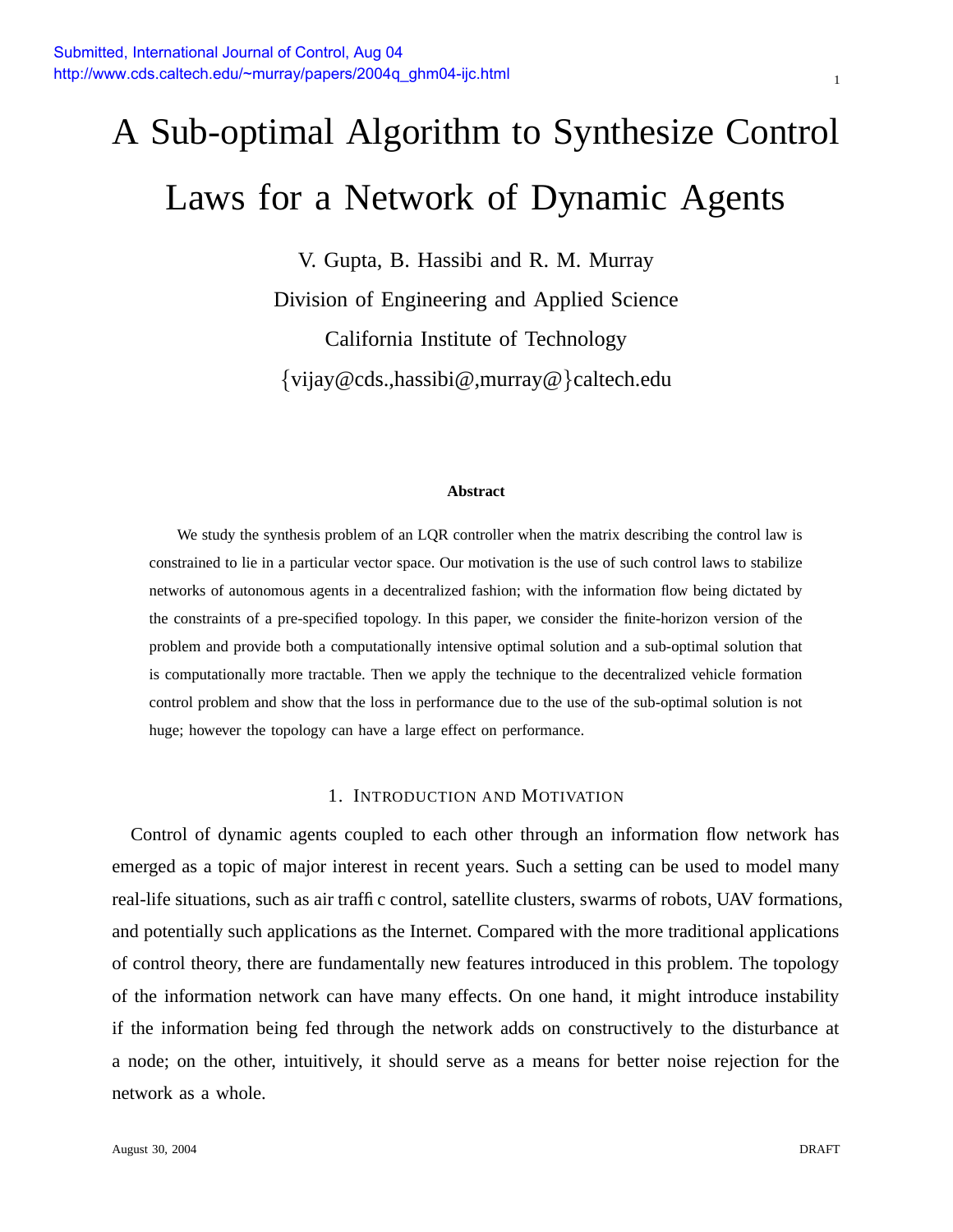As a result of the above-mentioned properties, this problem has been garnering increasing attention. A Nyquist-like condition for stability of a formation using the individual plant transfer function and the Laplacian of the graph generated by the topology of the information flow network was obtained in (Fax 2001, Fax and Murray 2003). Coordination of a group of autonomous agents when the graph topology changes over time and presented stability results for the case when the switching rule satisfies certain properties was considered in (Jadbabaie *et al.* 2003). These results were expanded in (Ren and Beard 2004). A general framework for decentralized analysis of stability of interconnected systems where the topology might potentially be timevarying was presented in (Gupta *et al.* 2003, Saber and Murray 2003).

However, most of the work so far has centered on stability analysis of the formation assuming certain control laws in place. A more general question is that of synthesis of the control law to be used by the agents in such a formation, such that some cost function is optimized. The defining feature of the problem is that while the cost function can involve all the individual agents in the formation; the pre-specified topology of the formation imposes constraints on the form of the control law by limiting the information available to various agents at any time. Thus, it is not realistic to assume that an agent would know the state of all the other agents in the formation at any given time and be able to use it to calculate the control input. These features make the problem a decentralized control problem with arbitrary information flow patterns, which is, in general, much harder to solve than the traditional optimal control problem.

Research in decentralized control has a long history. (Witsenhausen 1968, Witsenhausen 1971) showed that under the decentralized information constraints, a linear controller might not be optimal and also that the cost function need not be convex in the controller variables. A discrete equivalent of Witsenhausen's counter-example was given in (Papadimitriou and Tsitsiklis 1986) where it was also shown that the problem of finding a stabilizing controller under the information pattern constraints is NP-complete. For particular information structures, the problem has been solved, e.g., see (Fan *et al.* 1994). Some researchers have also studied this problem under the assumption of spatial invariance by using a multidimensional approach (e.g., see (Bamieh *et al.* 2002, D'Andrea and Dullerud 2003.)). (Rotkowitz and Lall 2002) gave certain invariance conditions under which the problem retains the convex character. A different approach for solving the problem was inspired by the design of reduced-order controllers (e.g. (Levine *et al.* 1971))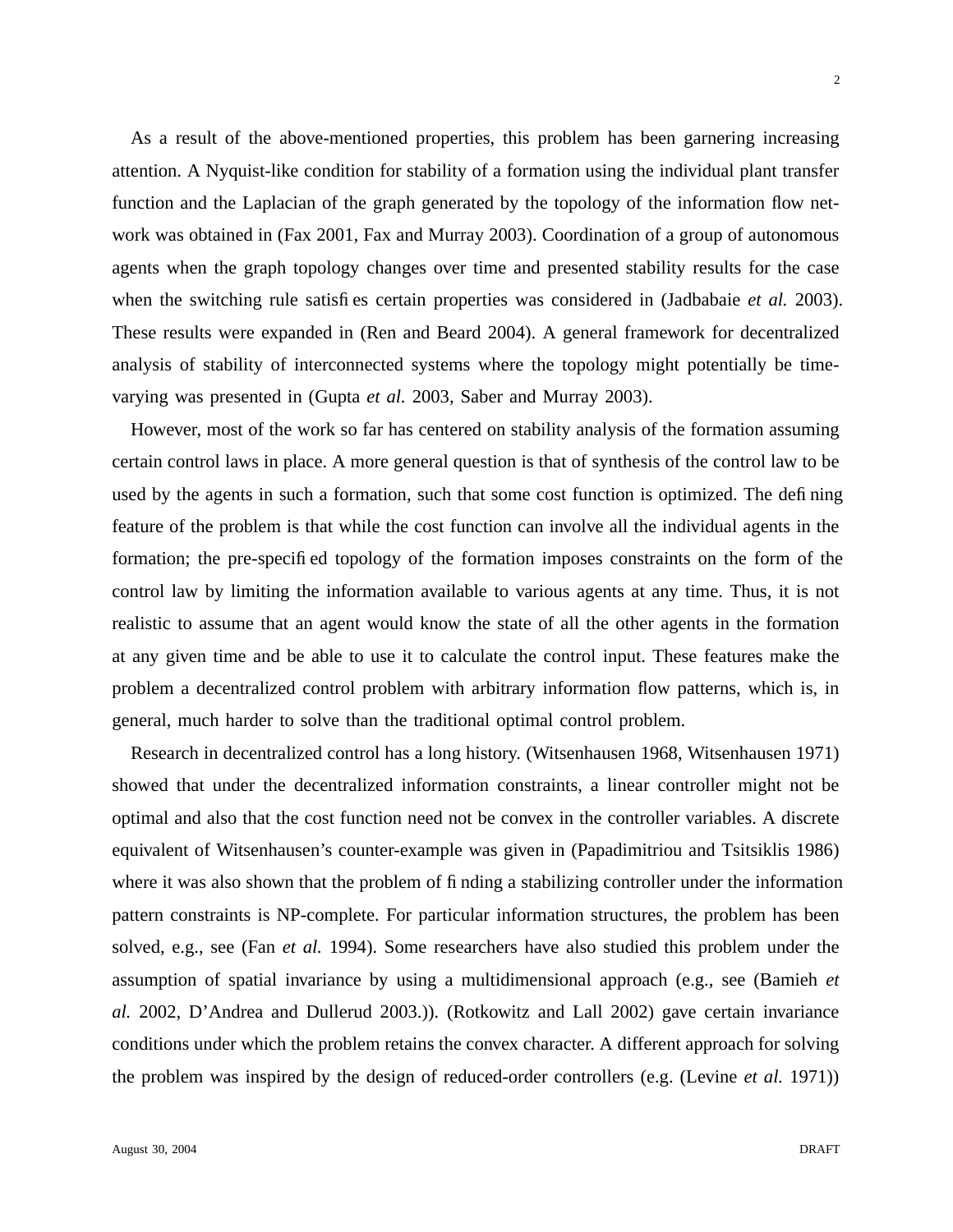and yielded numerical algorithms for solving the optimal linear control with arbitrary number of free parameters for the infinite horizon case as in (Soderstrom 1978, Wenk and Knapp 1980). In (Gupta *et al.* 2004), this algorithm was explored for the case of vehicle formations and in particular it was proven that in this case, it was always possible to choose a feasible initial point. A similar algorithm can be applied to the finite horizon problem, as described in (Anderson and Moore 1971), but the computational difficulties were pointed out in (Kleinman *et al.* 1968). The vehicle formation problem was also considered in (de Castro 2003) where the  $H_2$  synthesis problem was posed as an optimization problem and a sub-optimal solution presented. (Bemporad *et al.* 2002) considered the constrainted LQR problem and came up with a numerical algorithm for the optimal piecewise affine controller. The algorithm was extended to the case of infinitetime horizon byl (Grieder *et al.* 2003). A convex approach towards synthesizing control laws for solving distributed averaging problems was given in (Xiao and Boyd 2004). Receding horizon control for the problem was explored in (Dunbar and Murray 2004, Franco *et al.* 2004). A good survey of the attempts to solve the related fixed order and the static output feedback problems can be found in (Syrmos *et al.* 1997, Blondel *et al.* 1995, Darbha *et al.* 2004) and the references therein.

In this paper, we set up the LQR problem for the control of a network of autonomous agents with a given information flow topology. Even if the dynamics of the agents are not coupled and the only coupling present is due to the cost function, the optimal control law, in general, requires every agent to use knowledge about every other agent. We impose the constraint of a linear control law that satisfies a pre-specified topology in that any agent uses only the information about a prespecified set of agents with which it can communicate. We solve for the optimal control law for a finite time horizon under these constraints. We see that computation of the optimal control is computationally prohibitive and provide a sub-optimal solution instead which is computationally tractable. This algorithm is the chief contribution of this paper.

The outline of the paper is as follows. We address a few mathematical preliminaries in the next section. Then we set up and solve the constrained controller synthesis problem. We see that calculating the optimal solution is computationally intensive and hence propose a simpler sub-optimal solution. Then we present examples to illustrate the concepts and the algorithm. We see that the loss in performance by choosing the sub-optimal algorithm is not huge. We end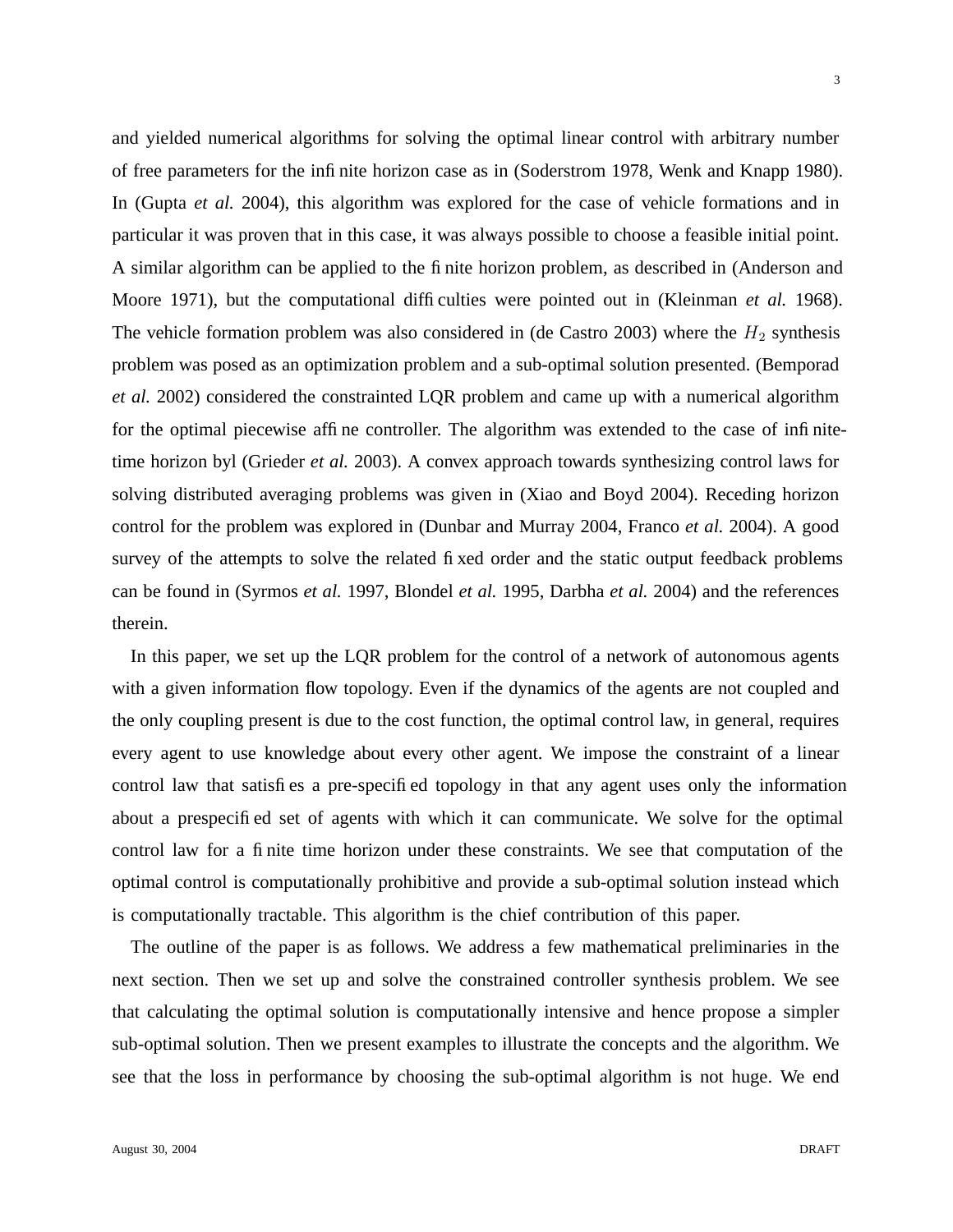with conclusions and present some avenues for further work.

## 2. MATHEMATICAL PRELIMINARIES AND NOTATIONS

By a network of interconnected dynamic agents, we mean a system of agents whose dynamics are not coupled but in which every agent can use the information from a prescribed set of other agents (called its out-neighbors) for calculating its control input. The flow of information is thus described by identifying the set of out-neighbors for each agent and is referred to as the information flow topology. Consider a network of  $n$  agents. Together with the information flow topology, the network can be represented by a graph in which the agents are vertices and allowed communication links are edges. We refer to the agents variously as vertices, nodes or vehicles and the network as a graph or a formation.

Consider a graph with *n* nodes, the vertex set  $V = \{v_i\}_{i=1}^n$  and edge set  $E(G)$ . The *adjacency matrix* (see, e.g., (Biggs 1974) for more details) denoted by A is a square matrix of size  $n \times n$ , defined as follows

$$
A_{ij} = \begin{cases} 1 & v_i v_j \in E(G) \\ 0 & \text{otherwise.} \end{cases}
$$

If we denote the out-degree of node  $v_i$  by  $O_i$ , then the *degree matrix* denoted by  $D$  is defined to be a square matrix of size  $n \times n$ , such that

$$
D_{ij} = \begin{cases} O_i & i = j \\ 0 & \text{otherwise.} \end{cases}
$$

We define the *Laplacian* of a graph by the following equation

$$
L=D-A.
$$

We denote the expectation of a random variable X by  $E[X]$ . The covariance matrix of a random variable X with zero mean is defined by  $E[XX]$ . It is always a positive semi-definite matrix.

The trace of a square matrix X, denoted by trace(X), is defined as the sum of its diagonal elements. It is known that the trace is also the sum of the eigenvalues of  $X$ . The trace operator satisfies the following properties (assume X, Y and Z to be compatible matrices;  $v$  is a column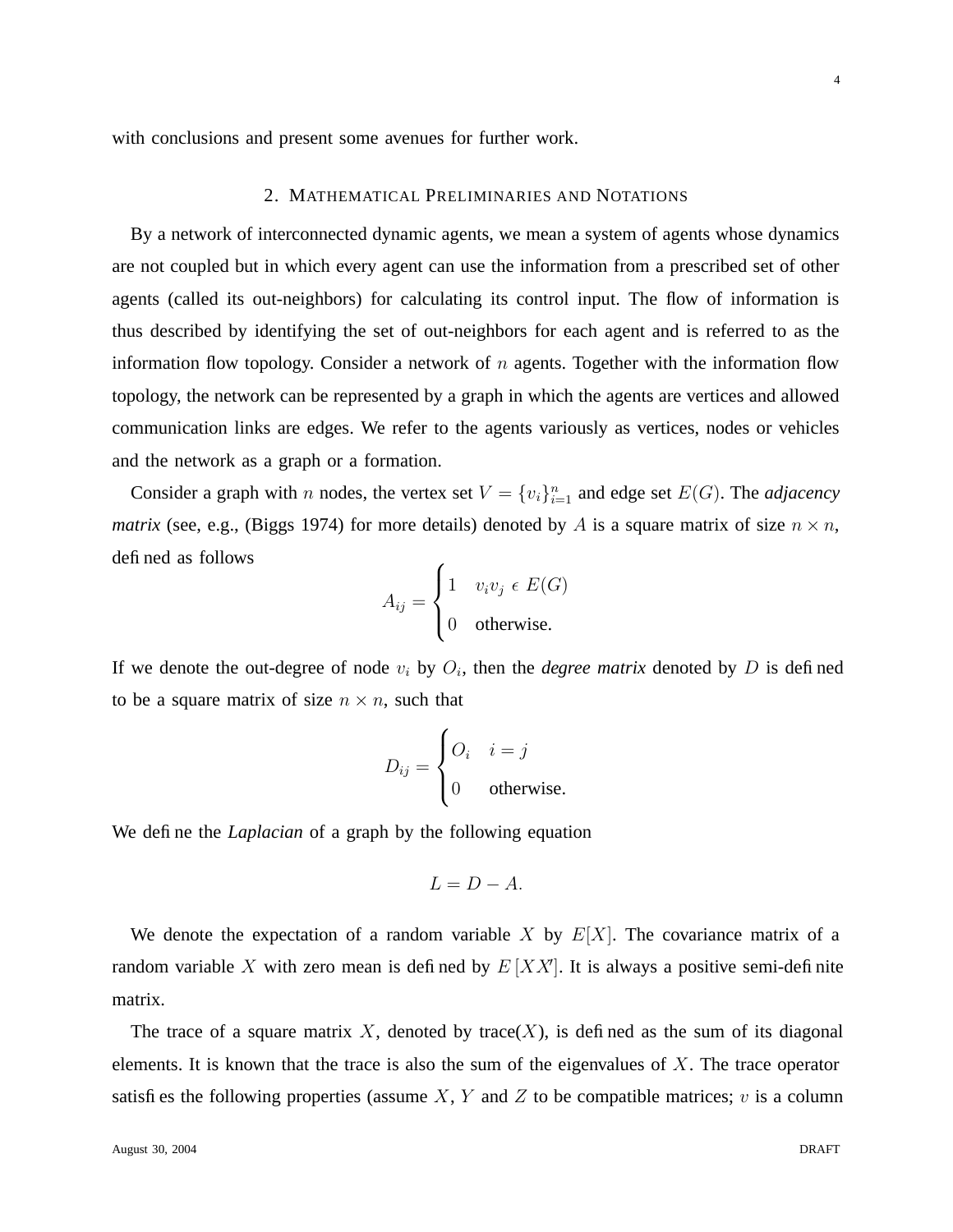vector).

- 1)  $trace(X + Y) = trace(X) + trace(Y).$
- 2) trace( $XYZ$ ) = trace( $ZXY$ ).
- 3)  $E[v'Wv] = E[\text{trace}(Wvv')]$ .

In the last equation if  $W$  is a constant matrix, the right hand side can be further rewritten as trace( $WE[vv']$ ).

We denote the transpose of a matrix X by X' or  $X<sup>T</sup>$ . For two matrices A and B, we write  $A > B$  if  $A - B$  is a positive definite matrix. For a matrix  $m \times n$  matrix  $X = [x_{ij}]$ , the operation  $vec(X)$  results in a  $mn \times 1$  column vector with elements

$$
\text{vec}(X) = \begin{bmatrix} x_{11} \\ x_{21} \\ \vdots \\ x_{m1} \\ x_{12} \\ \vdots \\ x_{mn} \end{bmatrix}.
$$

The operation  $A \otimes B$  denotes the Kronecker product (also called the direct product) between two matrices A and B (see (Lancaster 1969) for details). It can be shown that for suitably dimensioned matrices  $A$ ,  $X$  and  $B$ ,

$$
\text{vec}(AXB) = (B' \otimes A)\,\text{vec}(X). \tag{1}
$$

## 3. PROBLEM FORMULATION

Consider a formation of  $n$  agents, in which the  $i$ -th agent evolves according to the equation

$$
x_{k+1}^i = \Phi x_k^i + \Gamma u_k^i + w_k^i,
$$

where the control law  $u_k^i$  is given by

$$
u_k^i = F_k^{i,1} x_k^i + \sum_{\text{all out-neighbors } j} F_k^{ij,2} \left( x_k^i - x_k^j \right).
$$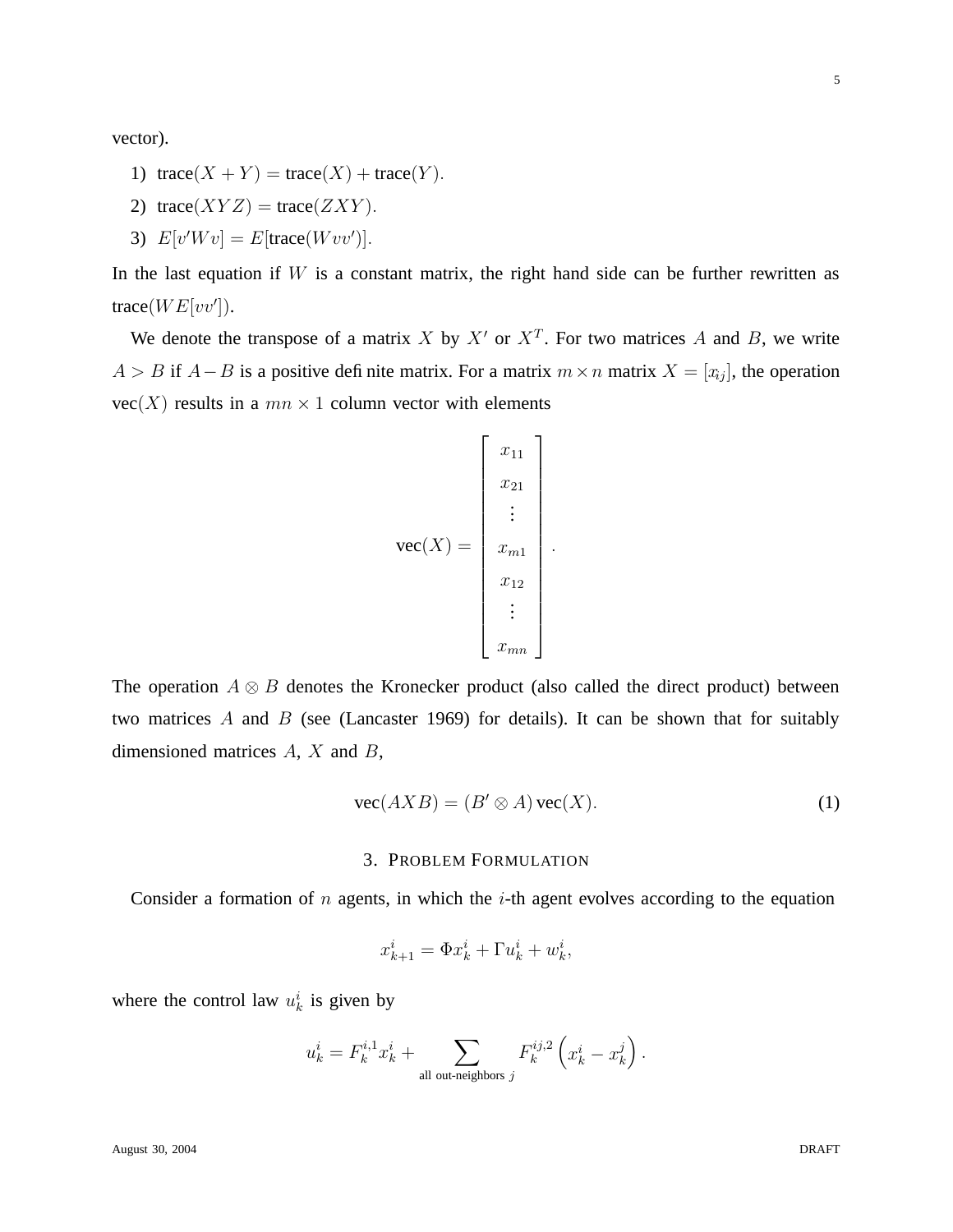Assume that the noise  $w_k^i$  is zero-mean, Gaussian and white. On stacking the state  $x^i$  of all the agents, we can obtain the system state vector  $x$ , whose evolution is described by

$$
x_{k+1} = (I \otimes \Phi)x_k + (I \otimes \Gamma)u_k + w_k
$$
  
\n
$$
u_k = (\text{diag}(F_k^{i,1}) + L_{\text{gen},k})x_k,
$$
\n(2)

where *I* is identity matrix of suitable dimensions and diag( $F_k^{i,1}$ )  $\binom{n+1}{k}$  is a block diagonal matrix with  $F_k^{i,1}$  $k_k^{(n)}$ 's along the diagonal and zero matrices elsewhere. The vectors  $u_k$  and  $w_k$  are obtained by stacking the control laws and the noises for the individual agents, respectively.  $L_{gen,k}$  is a generalization of the Laplacian matrix of the graph and is formed as follows. Create the adjacency matrix A for the network. Then replace each unity element that is at the  $(i, j)$ -th place by  $-F_k^{ij,2}$  $_k^{ij,2}.$ Replace the diagonal element in the *i*-th row by a matrix which is the sum of the matrices  $F_k^{i1,1}$  $\frac{i^{i1,1}}{k}$  $F_k^{i2,1}$  $k^{i2,1}, \cdots, F_k^{i(i-1)}$  $k^{i(i-1)}$ ,  $F_k^{i(i+1)}$  $k^{i(i+1)}, \cdots, F_k^{in,1}$  $k<sup>nn,1</sup>$ . Rest of the zero elements are replaced by zero matrices of appropriate dimensions. Note that the topological constraints on the form of control law are inherent in the structure of  $L_{gen.k}$ .

We make the following assumptions before proceeding further:

- 1) The topology of the network is fixed and given.
- 2) Moreover the topology is known by all the agents. If that is not the case, we might need to run a broadcast algorithm to exchange the topology information among the nodes.
- 3) The communication links are ideal when they exist.
- 4) Finally, for simplicity, we assume that the full state of the agents is observed and transmitted. The generalization to output feedback is easily done.

Note that if all the vehicles are not identical, equations similar to (2) can easily be obtained. The matrices  $I \otimes \Phi$  and  $I \otimes \Gamma$  will be replaced by block diagonal matrices diag( $\Phi^i$ ) and diag( $\Gamma^i$ ), but other details remain similar. We begin by discussing the questions of stabilizability and controllability of the formation under a specified topology constraint.

## *3-1. Stabilizability*

Two questions arise immediately:

• Is it possible to stabilize a formation using information from other vehicles when the vehicles are individually not stable. In other words, if a vehicle is unstable, can the formation be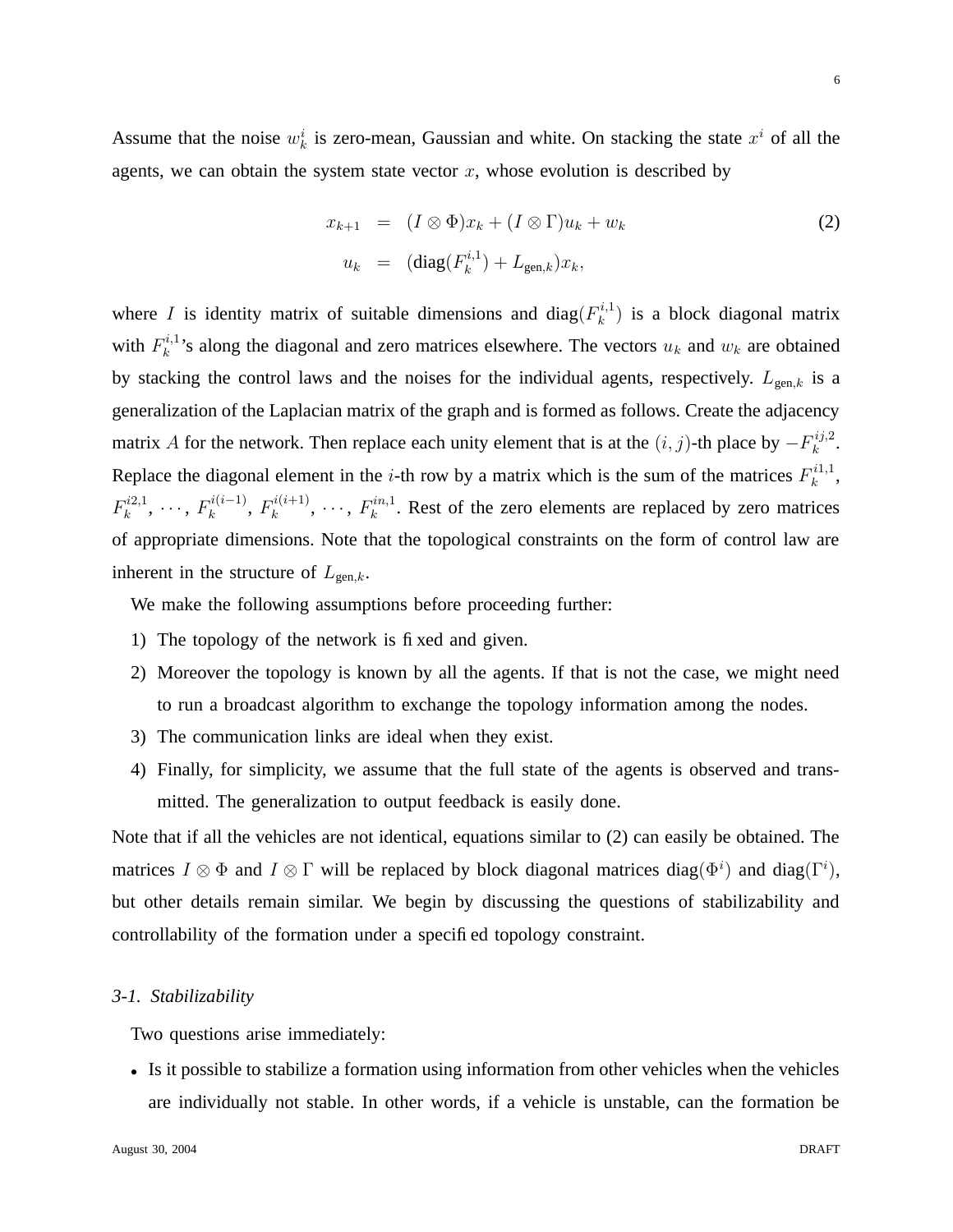stabilized by the exhange of information between different agents?

• Are some topologies inherently unstable in that even if the agents are stable, the information flow will always make it impossible to stabilize the formation?

We note the following result originally presented in (Gupta *et al.* 2004).

**Proposition 1.** *Consider a formation of interconnected dynamic agents as defined in section 2.*

- 1) *A formation is controllable if and only if each individual agent is controllable.*
- 2) *A formation is stabilizable if and only if each individual agent is stabilizable.*

*Proof:* We use the notation introduced above. Let the matrix  $\Phi$  be in  $\mathbb{R}^m$  and there be n agents in the formation. As can be seen from (2), for controllability of the formation, we want the following matrix to have rank  $mn$  ((Kwakernaak and Sivan 1972))

$$
M_1 = \left[ I \otimes \Gamma \quad (I \otimes \Phi)(I \otimes \Gamma) \quad (I \otimes \Phi)^2 (I \otimes \Gamma) \quad \cdots \quad (I \otimes \Phi)^{mn-1} (I \otimes \Gamma) \right].
$$

Using the standard property of Kronecker product

$$
(a\otimes b)(c\otimes d)=ac\otimes bd,
$$

we can rewrite  $M_1$  as

$$
M_1 = \left[ I \otimes \Gamma \quad (I \otimes \Phi \Gamma) \quad (I \otimes \Phi^2 \Gamma) \quad \cdots \quad (I \otimes \Phi^{mn-1} \Gamma) \right].
$$

This matrix has rank  $mn$  if and only if the following matrix has rank  $m$ 

$$
M_2 = \left[ \begin{array}{cccc} \Gamma & \Phi \Gamma & \Phi^2 \Gamma & \cdots & \Phi^{mn-1} \Gamma \end{array} \right].
$$

Since  $\Phi \in \mathbb{R}^m$ , the equivalent condition is that the matrix

$$
M_3 = \left[ \begin{array}{cccc} \Gamma & \Phi \Gamma & \Phi^2 \Gamma & \cdots & \Phi^{m-1} \Gamma \end{array} \right],
$$

be rank  $m$ . But  $M_3$  being rank  $m$  is simply the condition for the individual agent being controllable. Thus the formation is controllable if and only if each individual agent is controllable. This proves the first part. The second part also follows from the above proof. The subspace not spanned by the columns of  $M_1$  is stable if and only if the subspace not spanned by the columns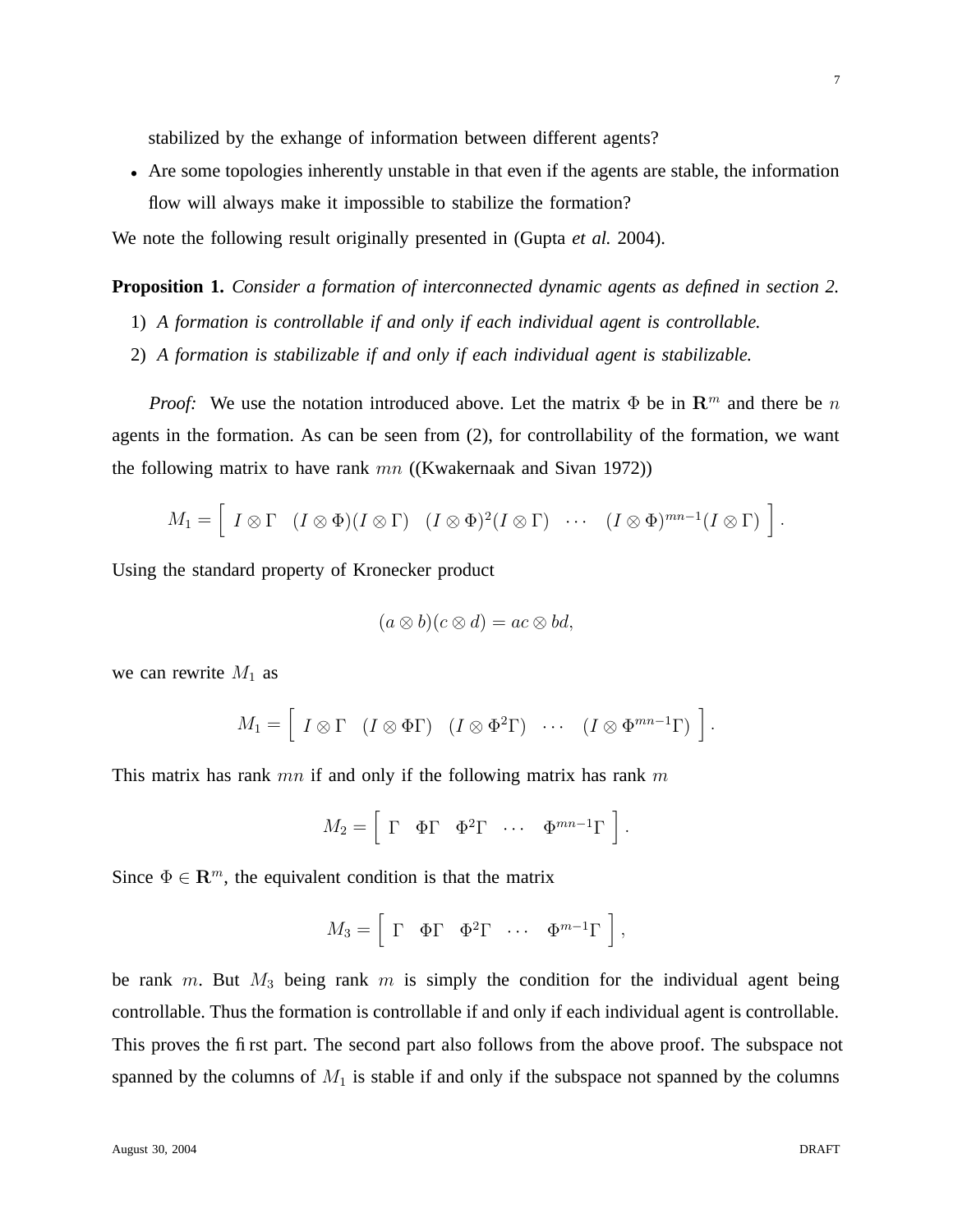of  $M_3$  is stable.

#### *3-2. Designing the Control Law*

From (2), it can be seen that the problem of designing a control law under the topological constraints is equivalent to solving the control design problem for the system

$$
x_{k+1} = (I \otimes \Phi) x_k + (I \otimes \Gamma) u_k + w_k
$$
  
\n
$$
u_k = F_k x_k,
$$
\n(3)

with the additional constraint that  $F_k$  should have those elements as 0 which correspond to zero entries in the  $L_{gen,k}$  of the interconnection topology formed as above.  $F_k$  can then readily be cast in the form diag $(F_k^{i,1})$  $(k_k^{i,1}) + L_{gen,k}$  and the matrices  $F_k^{i,1}$  $k^{i,1}$  and  $F_k^{ij,2}$  $\kappa^{(n)}$  obtained. It is fairly obvious that constraining the control  $F_k$  to have some elements zero forces us to consider only those matrices  $F_k$  that live in a particular sub-space of the vector space of all matrices with the same dimensions as  $F_k$ . It may be noted that since each node knows the topology, it knows the subspace within which the matrix  $F_k$  should lie. Thus every node can carry the calculation of the control law by any of the methods discussed later in parallel to obtain the control law for the whole system. Then it can extract the control law that it needs to apply. We now define the cost function we are aiming to minimize and solve the problem of finding the optimal control law.

# 4. THE OPTIMAL CONSTRAINED CONTROL LAW

Denote  $A = I \otimes \Phi$  and  $B = I \otimes \Gamma$  and rewrite (3) as

$$
x_{k+1} = Ax_k + Bu_k + w_k
$$
  
\n
$$
u_k = F_k x_k,
$$
\n(4)

where the initial condition  $x_0$  is random and is Gaussian with zero-mean and covariance  $R_0$ . The noise  $w_k$  is also random white zero-mean Gaussian with covariance  $R_w$ . In the above equations,  $x_k \in \mathbb{R}^n$  is the state of the system and  $u_k \in \mathbb{R}^m$  is the control input. We wish to minimize the cost function

$$
J_T = E\left[\sum_{k=0}^T \{x'_k Q x_k + u'_k R u_k\}\right] + E\left[x'_{T+1} P_{T+1}^c x_{T+1}\right],\tag{5}
$$

口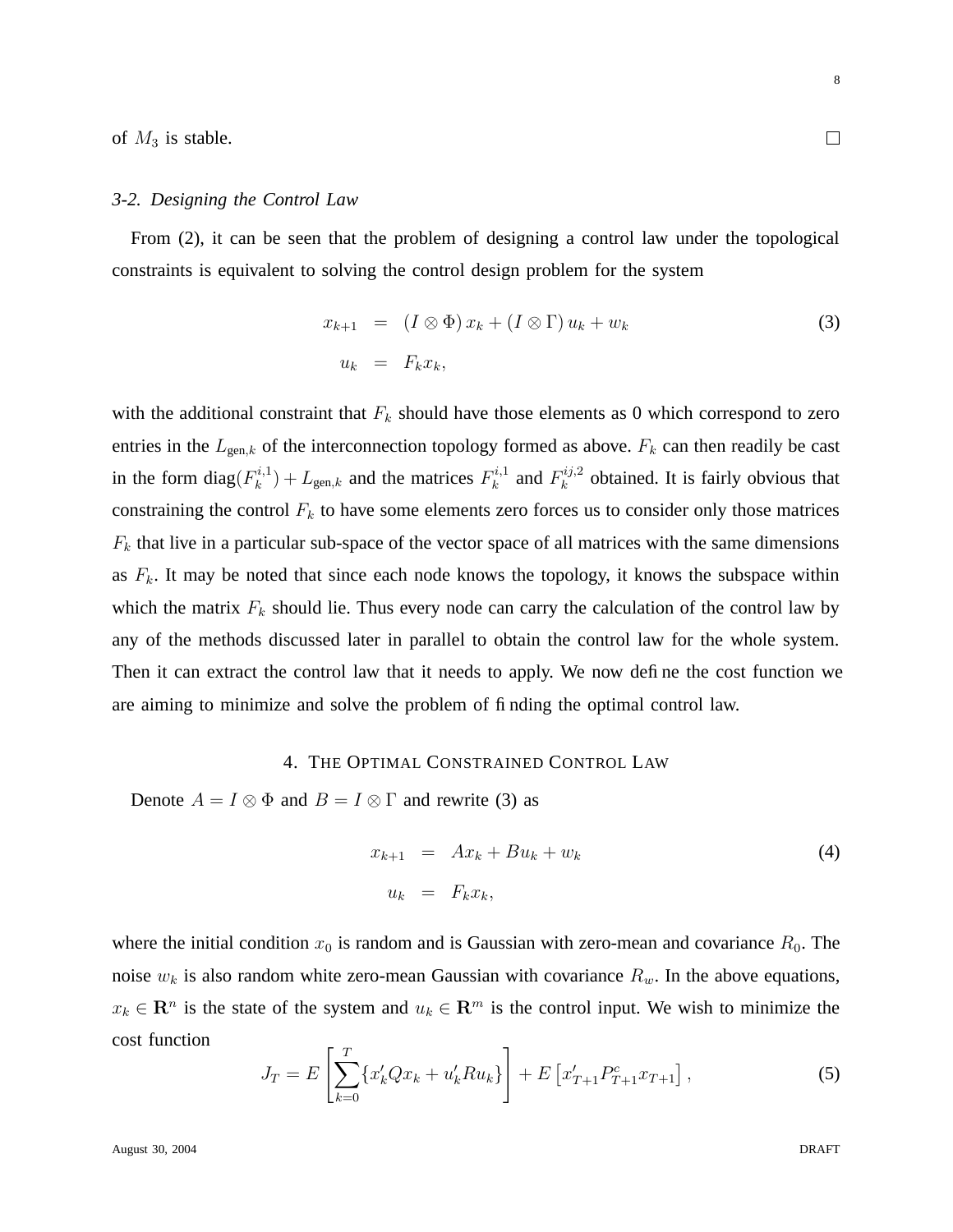where  $Q$  and  $R$  are positive definite. This is the classical LQR design problem. We can find the optimal control law through solving the discrete-time Riccati recursion. Suppose we now wish to additionally constrain the control law to lie within a space spanned by the basis vectors  $\{\Lambda_j,$  $j = 1, 2, \dots, N$ . Thus the problem is to find a control law of the form

$$
F_k = \sum_{j=1}^{N} \alpha_k^j \Lambda^j,\tag{6}
$$

where  $\alpha_k^j$  $k<sup>j</sup>$ 's are scalars, that minimizes the cost function (5).

*Remarks:*

- 1) It is fairly obvious that the optimal constrained control law would not, in general, be the projection of the optimal control law on to the sub-space we are interested in. This is reminiscent of the fact that the optimal causal estimate for a random variable is not the same as the projection of the general optimal estimate on to the causal sub-space (Kailath *et al.* 2000).
- 2) Requiring apriori that the controller be linear might be a non-trivial assumption. But this allows us to derive algorithms for solving the problem and leads to sharper results.

#### *4-1. Preliminary Result*

In this subsection we prove an intermediate result that we will use later. First note the following lemma.

**Lemma 2.** Suppose W is positive semi-definite and  $P(K)$  denote any matrix-valued function of *the matrix argument* K*. If*  $P(K) > P(K_0)$ *, then trace*  $(P(K)W) \geq$  *trace*  $(P(K_0)W)$ *.* 

*Proof:* Since  $P(K) > P(K_0)$ , we have  $P(K) - P(K_0) > 0$ . Also W is positive semidefinite, thus  $W^{\frac{1}{2}}$  is defined. Hence we note that trace  $(W^{\frac{T}{2}}(P(K) - P(K_0))W^{\frac{1}{2}}) > 0$  or that trace  $((P(K) - P(K_0))W) > 0$ . But this means trace  $(P(K)W) >$  trace  $(P(K_0)W)$ , which proves the assertion.  $\Box$ 

Using this lemma we can prove the following.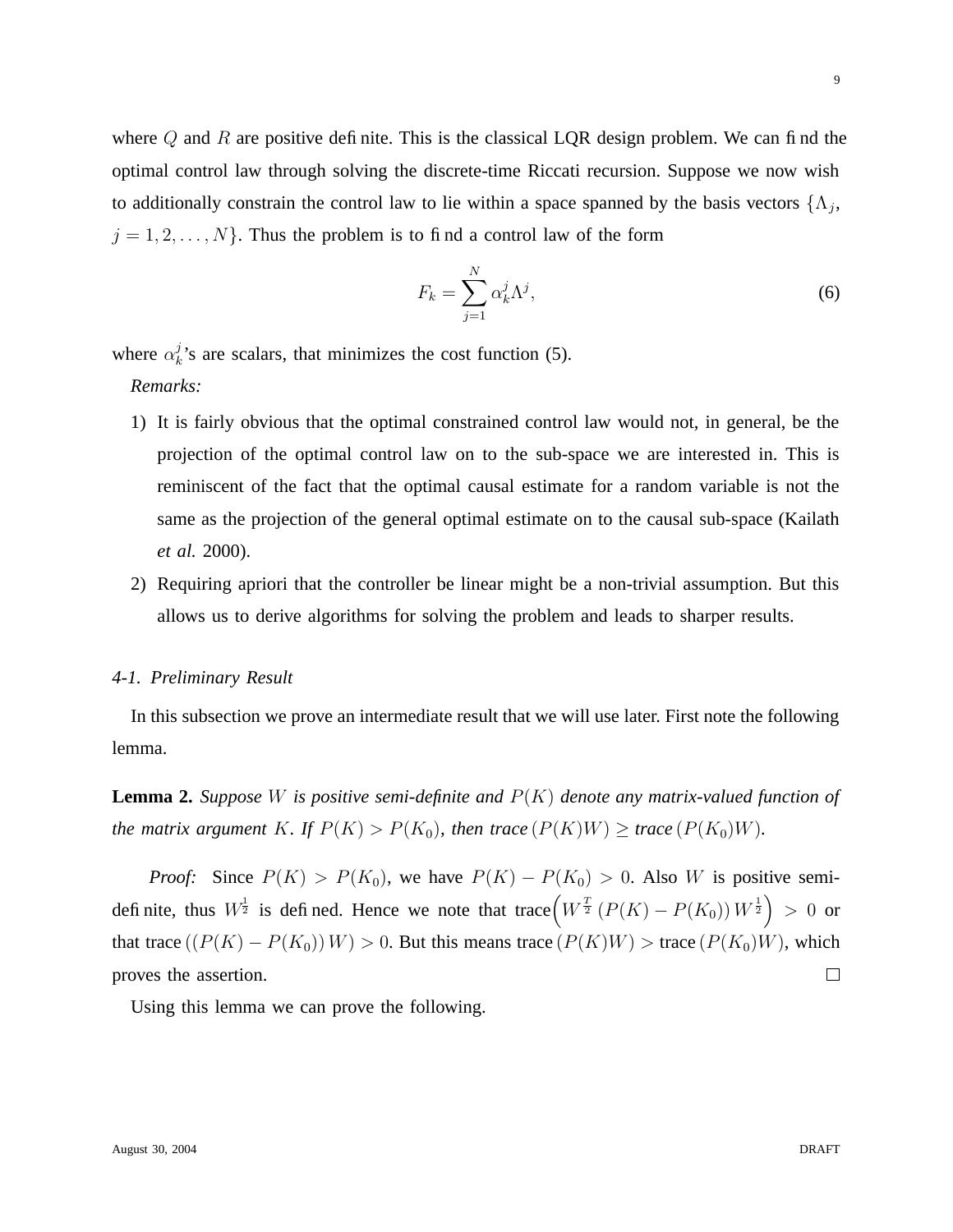**Proposition 3.** *Consider the cost function*

$$
C = E\left[\begin{bmatrix} K_1 Y_1 - X_1 \\ K_2 Y_2 - X_2 \\ \vdots \\ K_n Y_n - X_n \end{bmatrix}^{\prime} W \begin{bmatrix} K_1 Y_1 - X_1 \\ K_2 Y_2 - X_2 \\ \vdots \\ K_n Y_n - X_n \end{bmatrix} \right],
$$

*where* Ki*'s are arbitrary matrices while* Yi*'s and* Xi*'s are vectors of suitable dimensions such that the cost function* C *is well-defined. Suppose that* W *can be written in the form*

$$
W = \begin{bmatrix} W_{1,1} & W_{1,2} & \dots & W_{1,n} \\ W_{2,1} & & \dots & W_{2,n} \\ \vdots & & \ddots & \vdots \\ W_{n,1} & W_{n,2} & \dots & W_{n,n} \end{bmatrix},
$$

where the blocks  $W_{i,j}$  are of appropriate sizes so that the product  $X_i'W_{i,j}X_j$  is well defined and *that* W *is symmetric and positive definite. Then the optimal* Ki*'s minimizing the cost function are given by the solution to the coupled matrix equations*

$$
K_j = W_{j,j}^{-1} \left[ \sum_i W_{j,i} R_{X_i Y_j} - \sum_{i \neq j} W_{j,i} K_i R_{Y_i Y_j} \right] R_{Y_j}^{-1}, \qquad \forall j = 1, 2, \cdots, n,
$$
  
where  $R_{Y_i Y_j} = E \left[ Y_i Y_j' \right]$  and  $R_{X_i Y_j} = E \left[ X_i Y_j' \right]$ .

*Proof:* For each j, we can write the terms depending on  $K_j$  as

$$
C_j = \text{trace}\left(K_j R_{Y_j} K'_j W_{j,j} - K_j \Psi - \Psi' K'_j\right),
$$

where

$$
\Psi = \left[ \sum_i R_{Y_j X_i} W_{i,j} - \sum_{i \neq j} R_{Y_j Y_i} K'_i W_{i,j} \right].
$$

Thus  $K_j$  needs to be chosen so as to minimize  $C_j$ . The minimization is of the form

$$
\min_{X} \text{trace}\left( XAX'B + XC + C'X' \right),\,
$$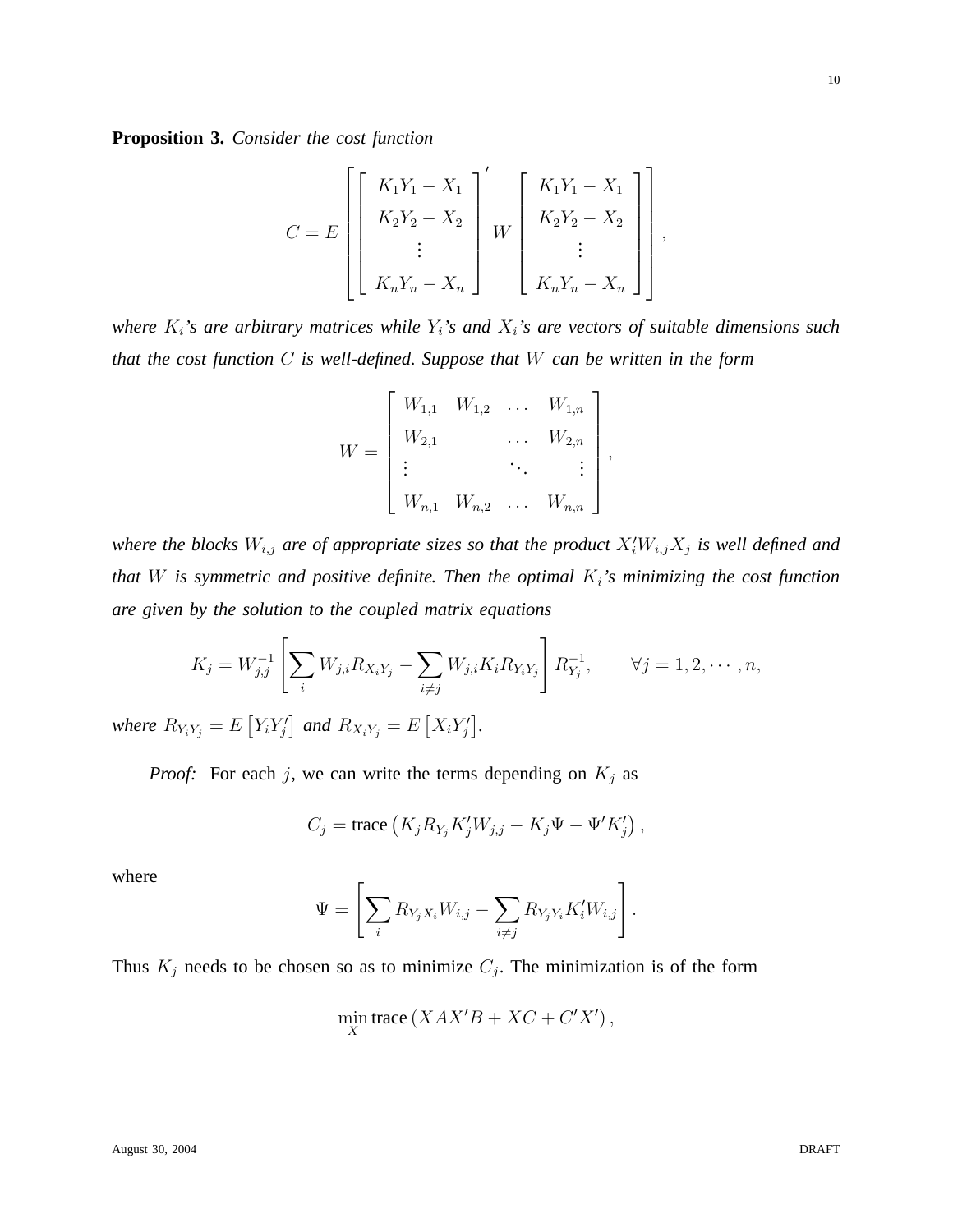11

where  $B$  is invertible and positive definite. This can be rewritten as

$$
\min_{X} \text{trace}\left(XAX'B + XC + C'X'\right) = \min_{X} \text{trace}\left(XAX'B + XCB^{-1}B + C'X'BB^{-1}\right)
$$
\n
$$
= \min_{X} \text{trace}\left(XAX'B + XCB^{-1}B + B^{-1}C'X'B\right)
$$
\n
$$
= \min_{X} \text{trace}\left(\left(XAX' + XCB^{-1} + B^{-1}C'X'\right)B\right).
$$

Now we use lemma 2. Thus our problem reduces to that of determining X such that  $XAX' +$  $XCB^{-1} + B^{-1}C'X'$  is minimized. We complete the squares to write

$$
XAX' + XCB^{-1} + B^{-1}C'X' = (X + B^{-1}C'A^{-1}) A (X + B^{-1}C'A^{-1})' - B^{-1}C'A^{-1}C.
$$

Thus the minimizing  $X = -B^{-1}C'A^{-1}$ . Applying this to our original problem of determining  $K_j$ , we see that

$$
K_j = W_{j,j}^{-1} \left[ \sum_i W_{j,i} R_{X_i Y_j} - \sum_{i \neq j} W_{j,i} K_i R_{Y_i Y_j} \right] R_{Y_j}^{-1}.
$$

This completes the proof.

Note that for calculation of the  $K_j$ 's, we can use the identity (1). Thus we obtain for each  $K_j$ , the equation

$$
\text{vec}(K_j) = \text{vec}\left(W_{j,j}^{-1}\sum_i W_{j,i}R_{X_iY_j}\right) - \sum_{i\neq j}\left[\left(R_{Y_iY_j}R_{Y_j}^{-1}\right)'\otimes\left(W_{j,j}^{-1}W_{j,i}\right)\text{vec}(K_i)\right].
$$

We have one such equation for each  $K_j$ ,  $j = 1, \ldots, n$ . These equations can readily be solved to obtain the values of  $\text{vec}(K_j)$  and from them the matrices  $K_j$  can easily be determined.

## *4-2. The Optimal Control Law*

From (5) we see that the cost function to be minimized is

$$
J_T = E\left[\sum_{k=0}^T u'_k R u_k + \sum_{k=0}^T x'_k Q x_k\right] + E\left[x'_{T+1} P_{T+1}^c x_{T+1}\right].
$$

Using the equation

$$
x_k = A^k x_0 + \sum_{j=0}^{k-1} A^j B u_{k-1-j} + \sum_{j=0}^{k-1} A^j w_{k-1-j}
$$

 $\Box$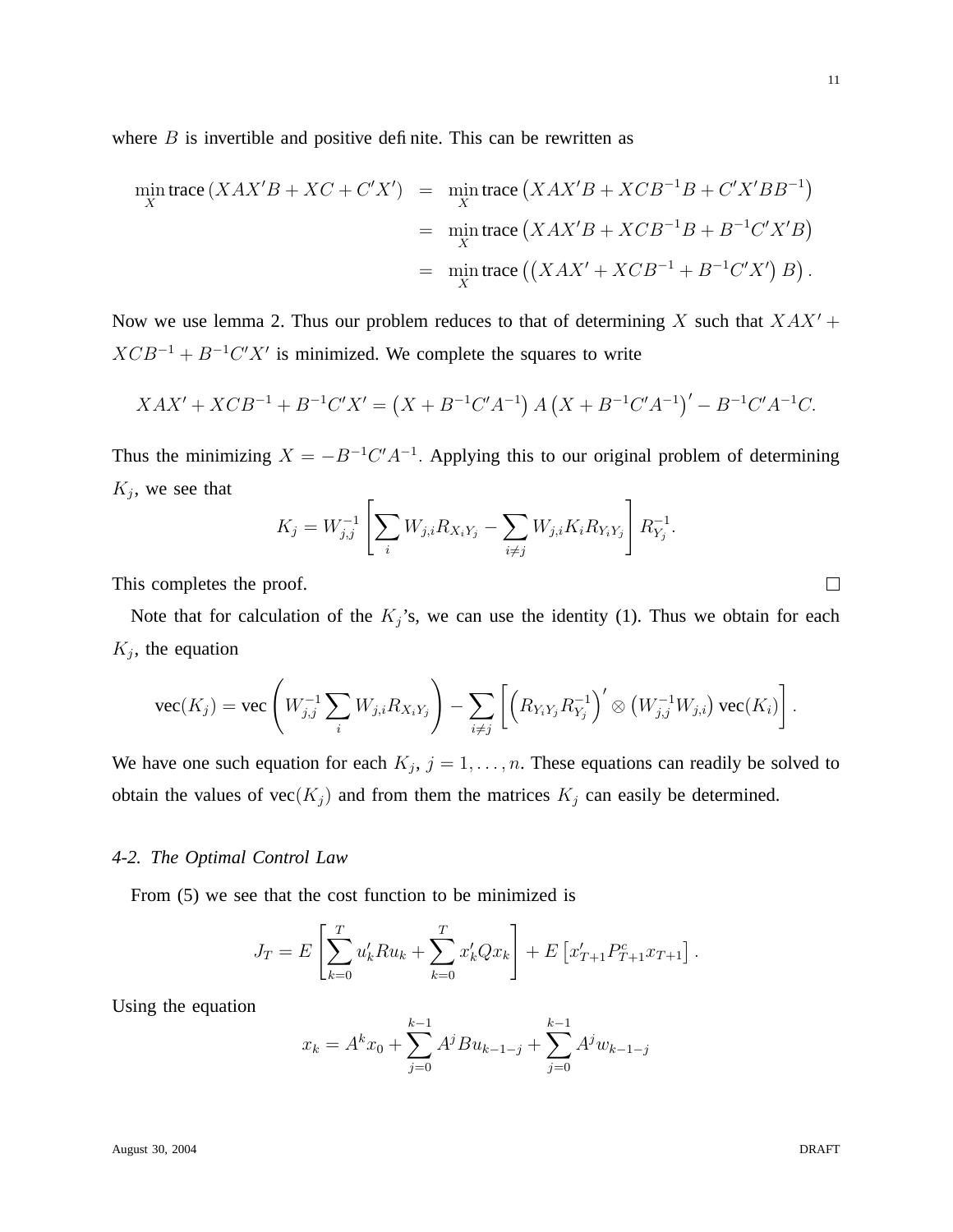12

and the fact that the noise  $w_k$  is white and zero-mean allows us to rewrite the cost function in the form

$$
J_T = E\left[\Gamma'\mathbf{F}\Gamma + \Gamma'\mathbf{G}\Lambda + \Lambda'\mathbf{G}'\Gamma + \Lambda'\mathbf{H}\Lambda\right].\tag{7}
$$

In the above equation

$$
\Gamma = \left[ \begin{array}{cccc} x_0' & w_0' & w_1' & \cdots & w_T' \end{array} \right]'
$$

is the vector of all the random variables involved. Similarly,

$$
\Lambda = \left[ \begin{array}{ccc} u'_0 & u'_1 & \cdots & u'_T \end{array} \right]'
$$

is the control vector that is the optimization variable, and the matrices F, G and H are functions of A, B, R, Q and  $P_{T+1}^c$ . The additional constraint on  $\Lambda$  is that it has to be of the form

$$
\Lambda = \begin{bmatrix} u_0 \\ u_1 \\ \vdots \\ u_T \end{bmatrix} = \begin{bmatrix} F_0 x_0 \\ F_1 x_1 \\ \vdots \\ F_T x_T \end{bmatrix}
$$

where the matrices  $F_i$  have some pre-specified elements zero. In particular, if we write

$$
F_i x_i = \begin{bmatrix} F_i^1 x_i \\ F_i^2 x_i \\ \vdots \\ F_i^n x_i \end{bmatrix}
$$

where  $F_i^j$  $i$  is the control law applied by the j-th agent at time step i, then those elements of  $F_i^j$ i are zero that correspond to the elements in the state vector  $x_i$  that the j-th agent does not have access to. We can pull the constraints into the state vector and write

$$
F_i^j x_i = K_i^j y_i^j,
$$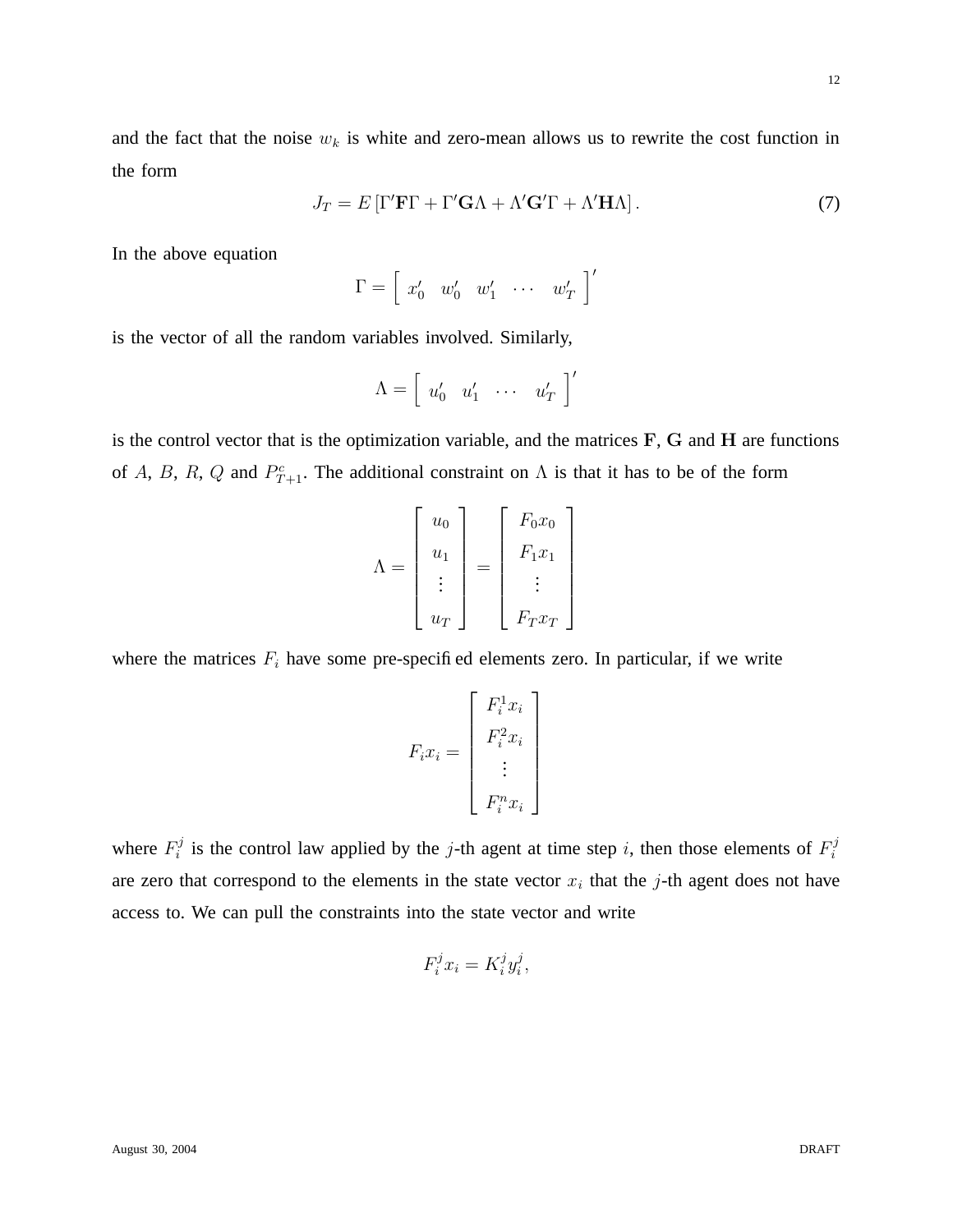where  $K_i^j$  $i$  is now a matrix free of any constraints on its elements while the vector  $y_i^j$  $i$  is a stacked vector of the states of the agents that the  $j$ -th agent has access to. This allows us to write

$$
F_i x_i = \begin{bmatrix} K_i^1 y_i^1 \\ K_i^2 y_i^2 \\ \vdots \\ K_i^n y_i^n \end{bmatrix}.
$$

Thus  $\Lambda$  can be written as

$$
\Lambda = \begin{bmatrix} F_{0}x_{0} \\ F_{1}x_{1} \\ \vdots \\ F_{T}x_{T} \end{bmatrix} = \begin{bmatrix} K_{0}^{1}y_{0}^{1} \\ K_{0}^{n}y_{0}^{n} \\ \vdots \\ K_{1}^{n}y_{1}^{1} \\ \vdots \\ K_{T}^{n}y_{T}^{n} \end{bmatrix} .
$$
\n(8)

The  $nT$  matrices  $K_i^j$  $i<sub>i</sub>$  are arbitrary and are the optimization variables. Now from (7), we see that the cost function can be written as

$$
J_T = E [\Gamma' \mathbf{F} \Gamma + \Gamma' \mathbf{G} \Lambda + \Lambda' \mathbf{G}' \Gamma + \Lambda' \mathbf{H} \Lambda]
$$
  
= 
$$
E [(\Lambda + H^{-1} G' \Gamma)' H (\Lambda + H^{-1} G' \Gamma)] + E [\Gamma' (G H^{-1} G' + F) \Gamma].
$$

The choice of  $\Lambda$  only affects the first term. Thus the optimization problem is

$$
\min_{\Lambda} E\left[\left(\Lambda + H^{-1}G'\Gamma\right)'H\left(\Lambda + H^{-1}G'\Gamma\right)\right],
$$

where  $\Lambda$  is of the form (8). But this optimization problem is exactly in the form of Proposition 3. Thus we can optimize the value of the cost function. This solves the optimal control law problem.

*Remarks:*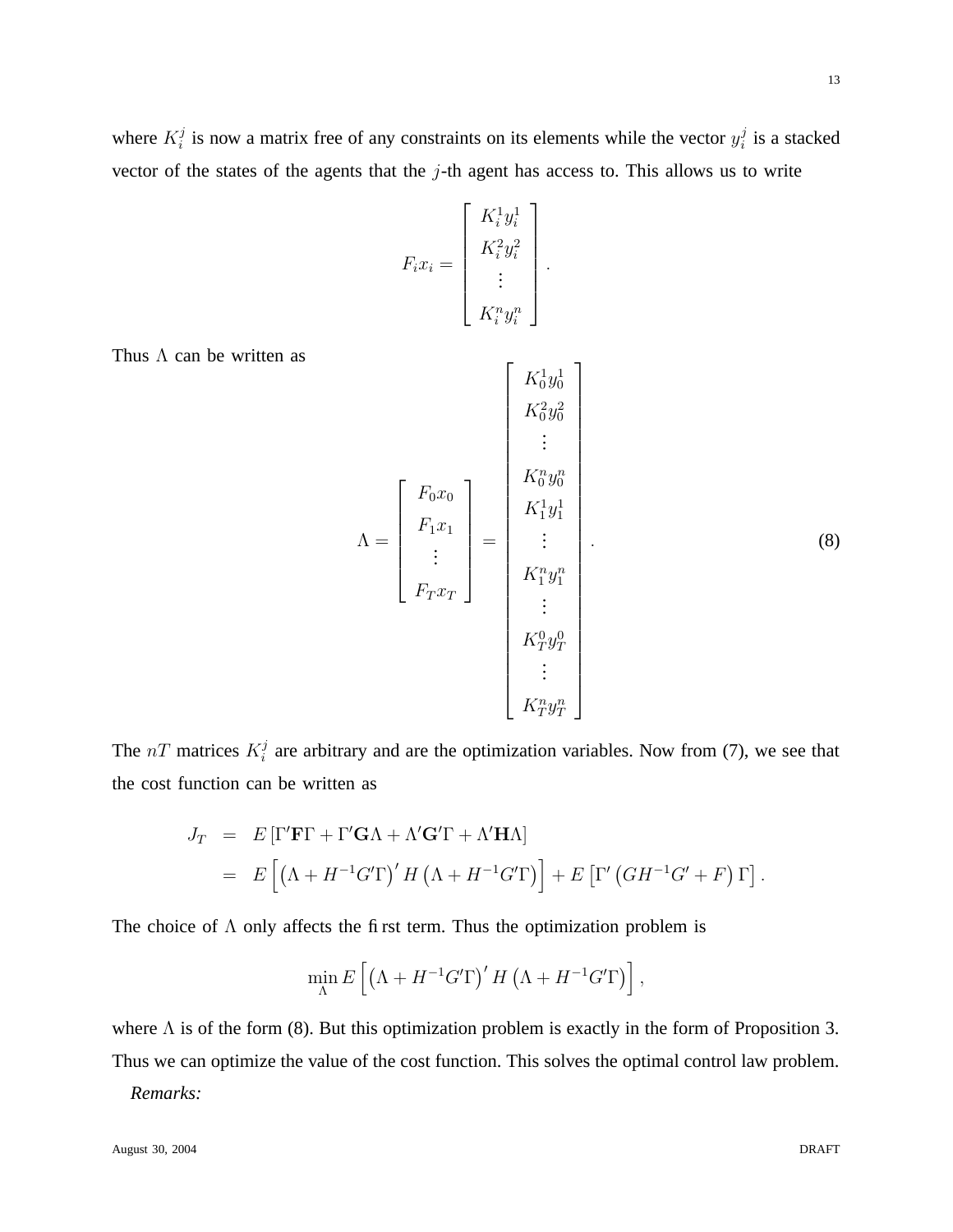- 1) The solution involves the calculation of second order statistic terms which can be calculated off-line since the topology of the network is assumed to be known.
- 2) The procedure holds even for the case when the topology is time-varying, as long as all the agents know the topology.
- 3) However note that we need to solve a total of  $nT$  coupled matrix equations. This is a formidable computational burden. In the next subsection, we present a method that is computationally more tractable at the expense of being sub-optimal.

# *4-3. A Sub-optimal Control Law Algorithm*

Once again we note from  $(5)$  that the T-horizon cost function to be minimized is

$$
J_T = E\left[\sum_{k=0}^T u'_k R u_k + \sum_{k=0}^T x'_k Q x_k\right] + E\left[x'_{T+1} P^c_{T+1} x_{T+1}\right].
$$

We need to choose  $u_0, u_1, \dots, u_T$  that minimize  $J_T$ . Following (Hassibi *et al.* 1999), we gather terms that depend on the choice of  $u_K$  and  $x_K$  and write them as

$$
\begin{aligned}\n\Upsilon_T &= E[u'_T R u_T + x'_T Q x_T] + E[x'_{T+1} P_{T+1}^c x_{T+1}] \\
&= E\left[\begin{bmatrix} u'_T & x'_T \end{bmatrix} \Delta \begin{bmatrix} u_T \\ x_T \end{bmatrix}\right] + E[u'_T P_{T+1}^c w_T] \\
&= S_T + O_T\n\end{aligned}
$$

where

$$
\Delta = \begin{bmatrix} R + B' P_{T+1}^c B & B' P_{T+1}^c A \\ A' P_{T+1}^c B & Q + A' P_{T+1}^c A \end{bmatrix}
$$
  

$$
S_T = E \begin{bmatrix} u'_T & x'_T \end{bmatrix} \Delta \begin{bmatrix} u_T \\ x_T \end{bmatrix}
$$
  

$$
O_T = E \begin{bmatrix} w'_T P_{T+1}^c w_T \end{bmatrix}.
$$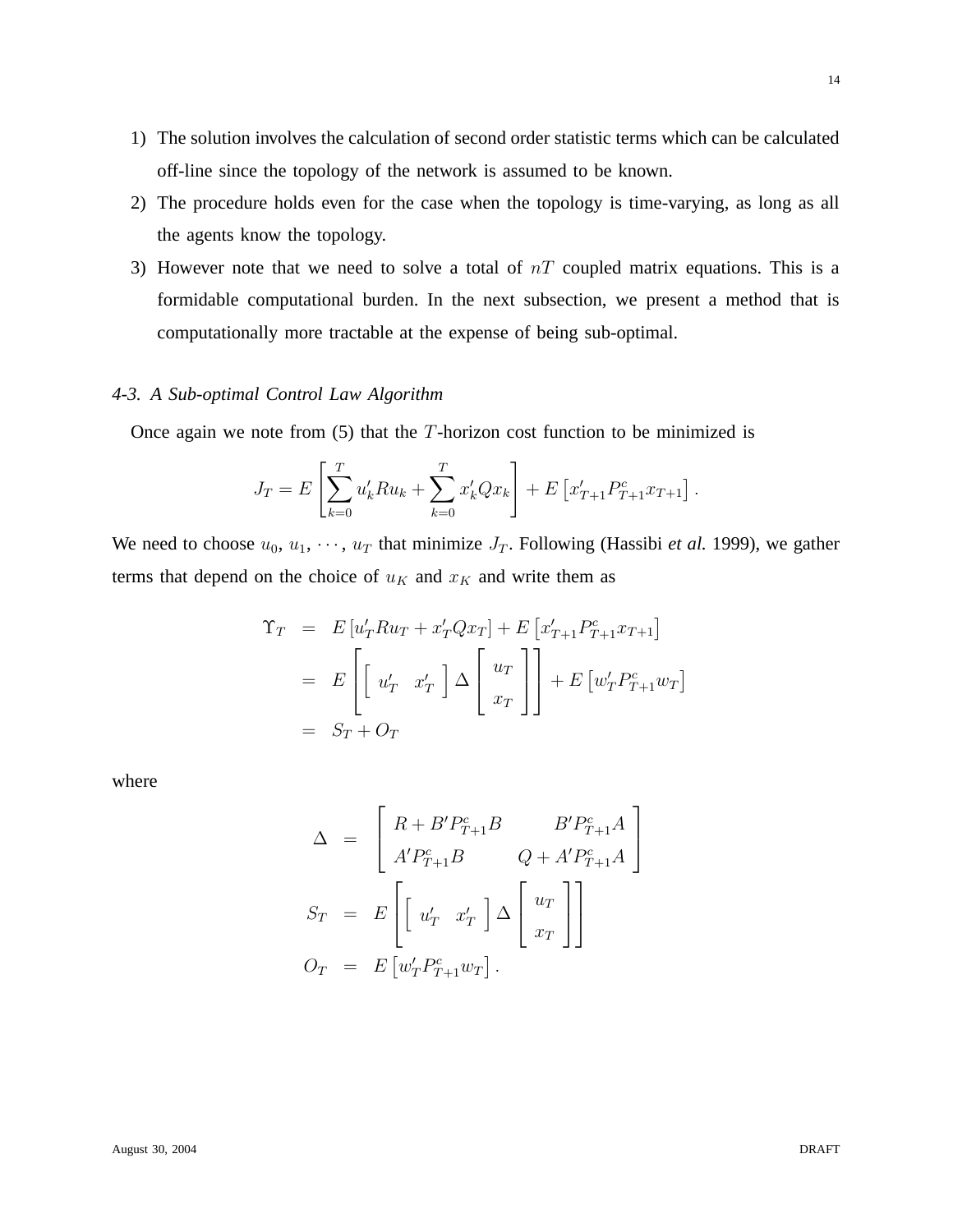In the above equation, we have used the system dynamics given in (4) and the fact that the plant noise is zero mean. Thus we can write

$$
J_T = E\left[\sum_{k=0}^{T-1} u'_k R u_k + \sum_{k=0}^{T-1} x'_k Q x_k\right] + S_T + O_T.
$$
\n(9)

We aim to choose  $u_T$  to minimize  $J_T$ . From (9), it is clear that the only term where the choice of  $u_T$  can make a difference is  $S_T$ . On completing squares,  $S_T$  can be written as

$$
S_T = E\left[\left(u_T - \bar{u}_T\right)' R_{e,T}^c \left(u_T - \bar{u}_T\right)\right] + E\left[x'_T P_T^c x_T\right]
$$

where

$$
R_{e,T}^{c} = R + B'P_{T+1}^{c}B
$$
  
\n
$$
P_{T}^{c} = Q + A'P_{T+1}^{c}A - A'P_{T+1}^{c}B (R + B'P_{T+1}^{c}B)^{-1}B'P_{T+1}^{c}A
$$

and  $\bar{u}_T$  is the standard optimal LQ control given by

$$
\bar{u}_T = -\left(R_{e,T}^c\right)^{-1} B' P_{T+1}^c A x_T.
$$

If the controller had access to the entire state, it could simply use the standard optimal control  $\bar{u}_T$ . However, that is not possible now. Instead, the controller needs to calculate  $u_T$  using the information flow that satisfies the topological constarints and choose it to minimize  $S_T$ . In other words, we need to find  $u_T = F_T x_T$  that minimizes  $\Upsilon_T$  where  $F_T$  has certain elements zero. The control problem thus reduces to an optimal estimation problem. Once again, we note that

$$
u_T = \begin{bmatrix} u_T^1 \\ u_T^2 \\ \vdots \\ u_T^n \end{bmatrix},
$$

where each  $u_T^i$  is the control law the *i*-th agent applies and it is a linear function of the measurements the  $i$ -th agent has access to. Thus we can write

$$
u_T^i = F_T^i x_T,
$$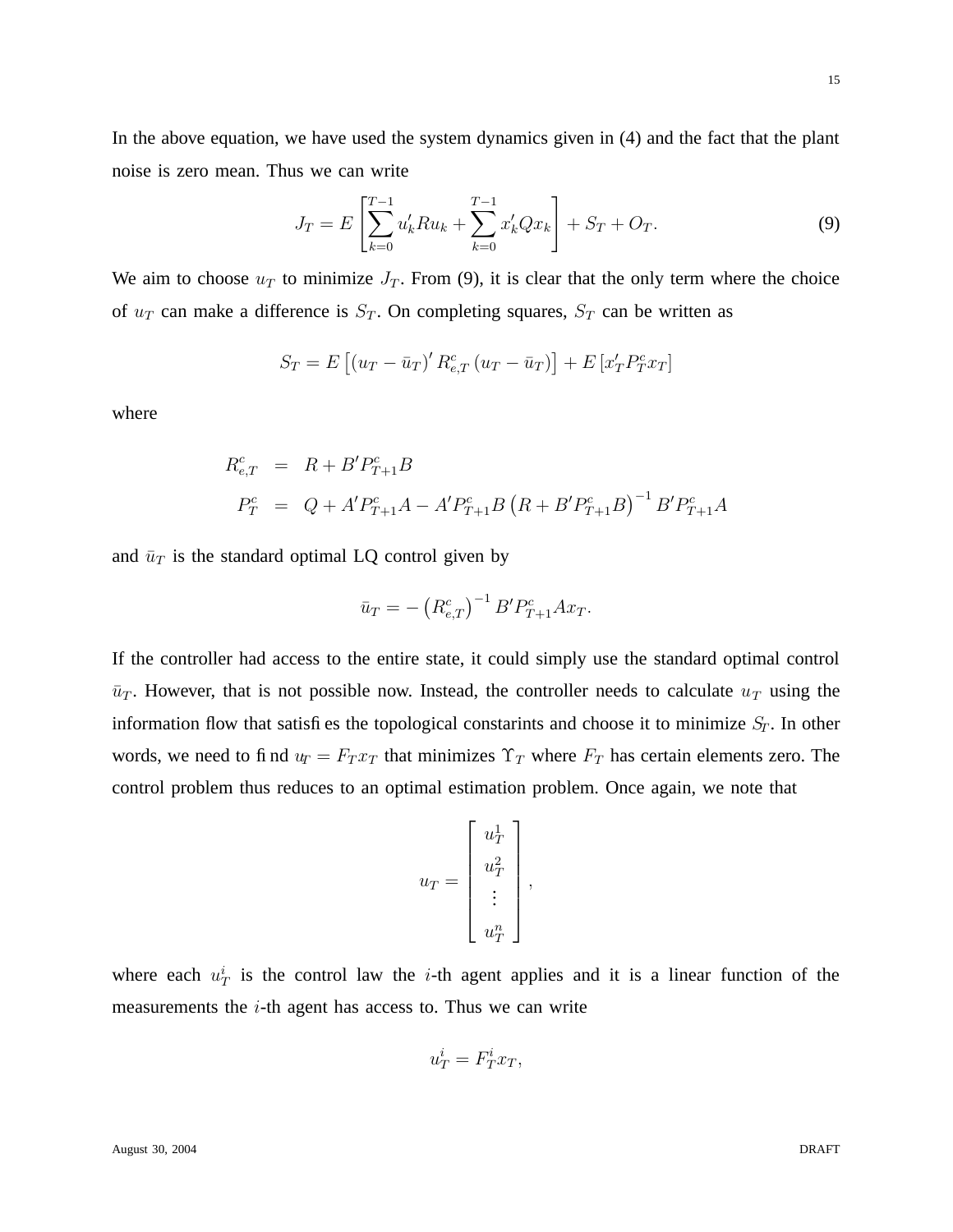where  $F_T^i$  has those elements 0 that correspond to the elements in the state vector  $x_T$  that the  $i$ -th agent does not have access to. Pulling the constraints into the state vector, we can write

$$
u_T^i = K_T^i y_T^i,
$$

where  $K_T^i$  does not have any constraint while the vector  $y_T^i$  is a stacked vector of the states of the agents that the *i*-th agent has access to. Thus the problem of choosing the control law  $u_T$ reduces to the problem of choosing  $K_T^i$ 's so as to minimize the criterion

$$
E\left[\begin{bmatrix} K_T^1 y_T^1 - \bar{u}_T^1 \\ K_T^2 y_T^2 - \bar{u}_T^2 \\ \vdots \\ K_T^n y_T^n - \bar{u}_T^n \end{bmatrix} \begin{bmatrix} K_T^1 y_T^1 - \bar{u}_T^1 \\ K_T^2 y_T^2 - \bar{u}_T^2 \\ \vdots \\ K_T^n y_T^n - \bar{u}_T^n \end{bmatrix} \right]
$$

.

This is exactly the optimization problem discussed in Proposition 3. Thus the matrices  $K_T^i$ can be easily obtained. Note that this involves solving only  $n$  coupled matrix equations and is hence much less computationally expensive than the optimal control law calculation discussed in section 4-2.

Denote the estimation error incurred due to the minimizing choice of  $u_T$  by  $\Lambda_T$ . We have

$$
S_T = \Lambda_T + E\left[x'_T P^c_T x_T\right].
$$

We can thus write the cost function as

$$
J_T = E\left[\sum_{k=0}^{T-1} u'_k R u_k + \sum_{k=0}^{T-1} x'_k Q x_k\right] + S_T + O_T
$$
  
= 
$$
E\left[\sum_{k=0}^{T-1} u'_k R u_k + \sum_{k=0}^{T-1} x'_k Q x_k\right] + \Lambda_T + E\left[x'_T P_T^c x_T\right] + O_T
$$
  
= 
$$
J_{T-1} + \Lambda_T + O_T.
$$

Thus we now need to choose control inputs for time steps 0 to  $T - 1$  to minimize  $J_T$ . By scanning the terms on the right hand side of the equation, we see that  $O<sub>T</sub>$  is independent of the choice of control laws from time 0 to  $T - 1$ . However, unlike the standard case of control with imperfect observations (Hassibi *et al.* 1999), we note that apart from  $J_{T-1}$ , the estimation error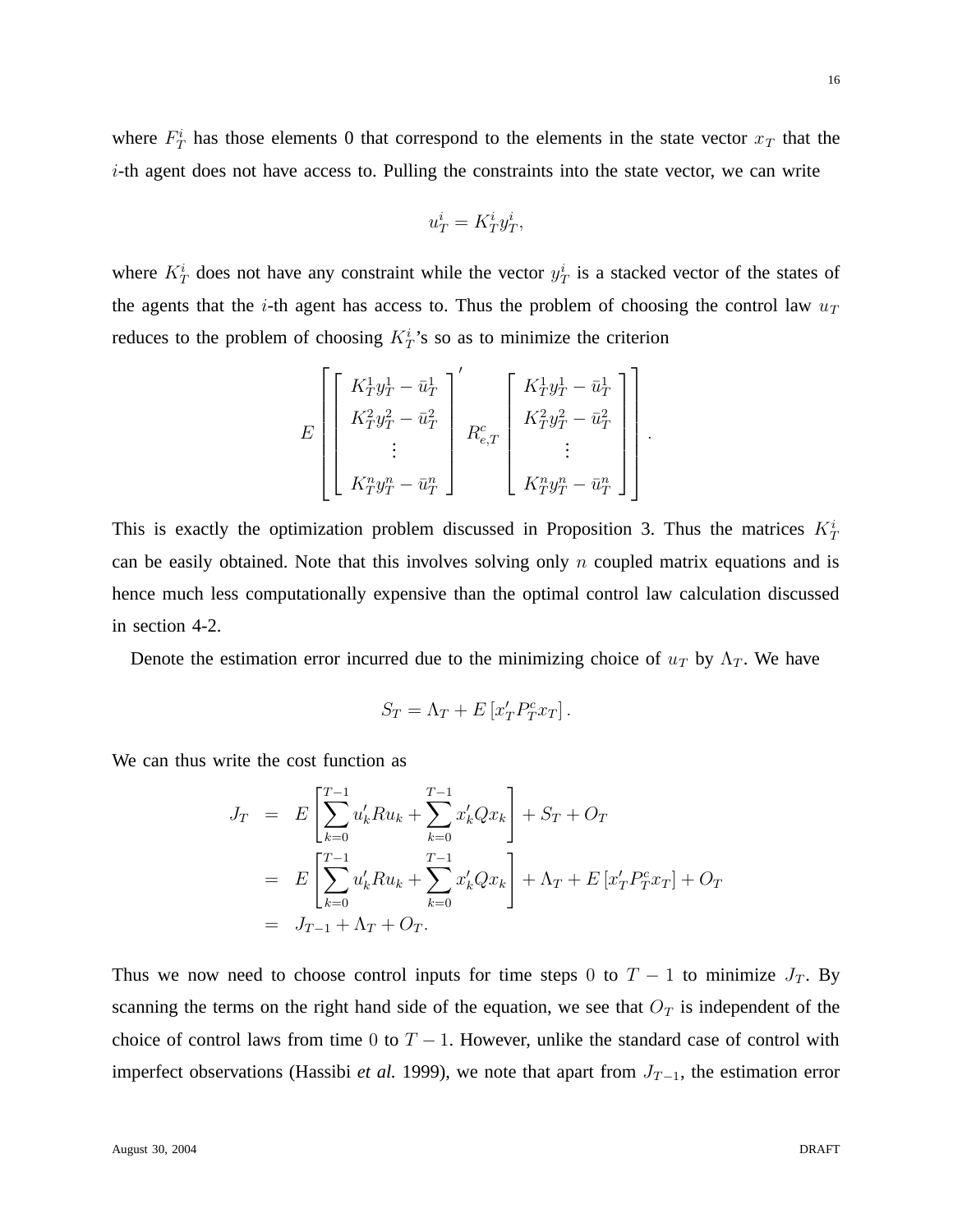$\Lambda_T$  is also a function of the state  $x_T$  and hence of the (unknown) control law  $u_{T-1}$ . Moreover it is a non-linear function of  $u_{T-1}$ . Thus the control  $u_{T-1}$  should be chosen to minimize the cost  $J_{T-1} + \Lambda_T$ . Thus, the separation principle does not hold in general. This is related to the fact that the information pattern is not classical (see, e.g., (Witsenhausen 1971)) because the previous control law is not known fully to all the agents. We get across this problem by neglecting the estimation cost  $\Lambda_T$  and optimizing only  $J_{T-1}$ . For this purpose, we note that our argument so far was independent of time index  $T$ . Thus we can recursively apply the argument for time steps  $T-1$ ,  $T-2$  and so on.

#### *Remarks:*

- 1) We have enforced a separation principle artificially that says that the controller synthesis problem can be separated into an estimation problem and the usual LQR control problem. At every time step, every controller tries to estimate the optimal control law from the information it has access to (in the sense of Proposition 3) and uses this estimate in the optimal LQR control law.
- 2) This method is in general sub-optimal since the separation principle does not hold in reality. However since this method replaces solution of  $nT$  coupled matrix equations by solving *n* coupled matrix equations  $T$  times, this method saves a lot on computational cost.
- 3) If needed, better performance can be achieved by including the estimation cost  $\Lambda_T$  in calculation of  $u_{T-1}$ . It can be proved that this inclusion results in a convex problem that can be solved efficiently. However this method would still not be optimal since for calculation of  $u_{T-2}$ , we need to consider  $J_{T-2}$ ,  $\Lambda_{T-1}$  and the cost incurred in imperfectly minimizing  $\Lambda_T$ . Thus the problem starts involving more and more terms to optimize over. The extent of sub-optimality can be reduced by including more terms in the optimization.
- 4) Intuitively, the approximation can be thought of as follows. At any time, the optimal control input of an agent will depend on the control inputs of other agents at the previous time step. However the agent is not allowed to observe these. We get around this problem by ignoring the direct dependence of the optimal control input on these terms. Instead, we use the fact that these terms will soon show up in the values of the states of the neighbors of the agent, which are being observed. Thus these terms will eventually be used in the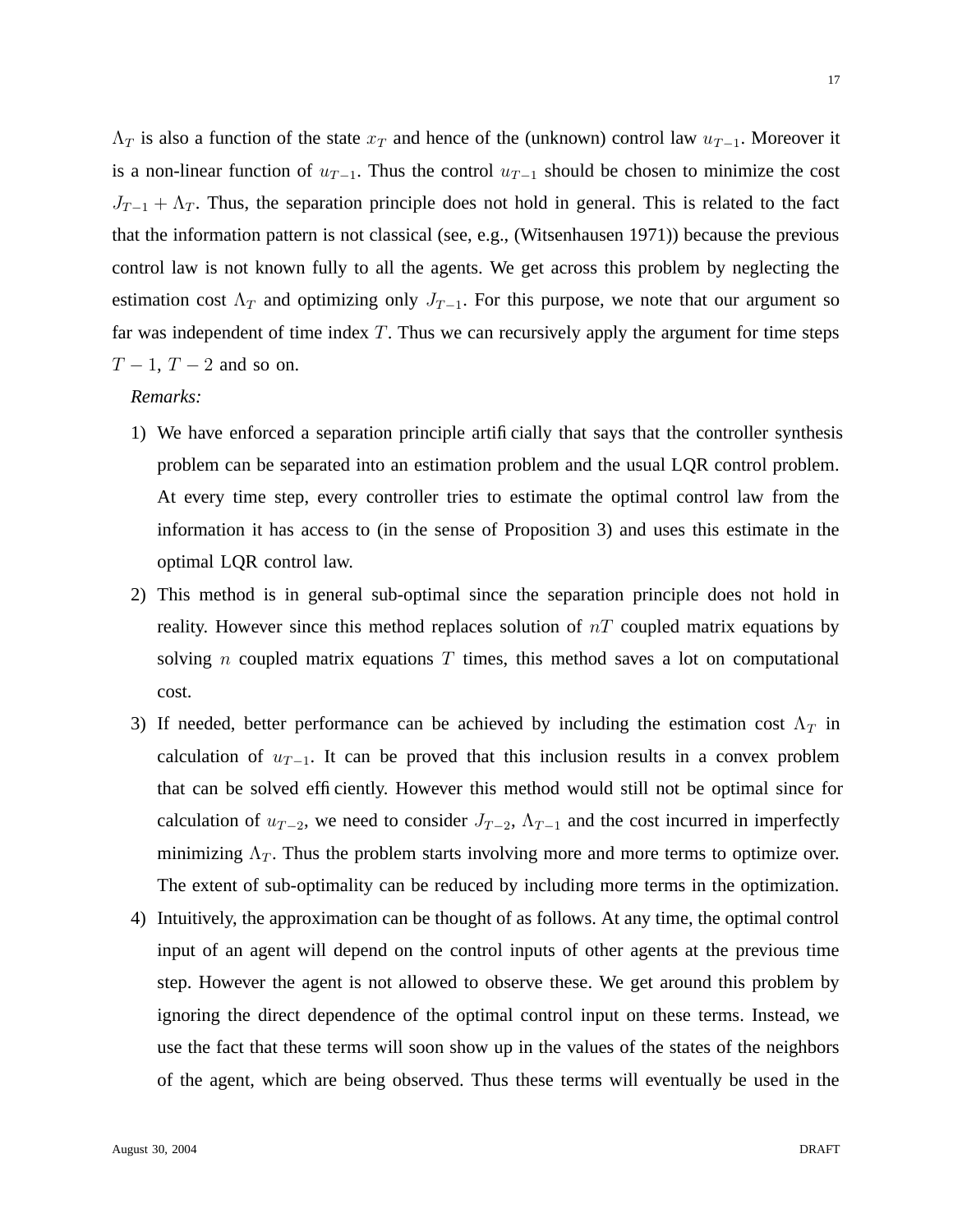calculation of control inputs.

# 5. EXAMPLES

We now consider two examples to illustrate the issues involved.

*Example 1:* Consider a network of four agents, each with single integrator dynamics. This case is of interest since single integrator dynamics can be used to solve consensus problems. Let the agents be designated as  $v_i$ ,  $i = 1, 2, 3, 4$ . The agent  $v_i$  has dynamics

$$
x_{k+1}^i = x_k^i - 0.2u_k^i + w_k^i
$$
  
\n
$$
u_k^i = F^{i,1}x_k^i + \sum_{\text{all out-neighbors } j} F^{ij,2}(x_k^j - x_k^i).
$$

We denote  $x_k$  to be the state of the whole system, where

$$
x_k = \left[ x_k^1, x_k^2, x_k^3, x_k^4 \right]'
$$

Similarly denote  $u_k$  to be the control vector obtained by stacking all the  $u_k^i$ 's. Then the evolution of the system is described as

$$
x_{k+1} = x_k - 0.2u_k + w_k
$$
  

$$
u_k = F^1 x_k + F^2 x_k,
$$

where  $F^1$  is a diagonal matrix with  $F^{1,1}, F^{2,1}, F^{3,1}, F^{4,1}$  as the diagonal elements; and the  $(i, j)$ -th element of the matrix  $F^2$  is given by

$$
[F^2]_{i,j} = \begin{cases} F^{ij,2} & i \neq j \text{ and } j \text{ is an out-neighbor of } i \\ 0, & i \neq j \text{ and } j \text{ is not an out-neighbor of } i \\ -\sum_j F^{ij,2}, & i = j. \end{cases}
$$

The initial condition is random with zero mean and covariance as identity matrix. Similarly the noise is white Gaussian with zero mean and covariance as identity matrix. The cost function specified is

$$
J = \sum_{k=0}^{T} E\left[x'_k Q x_k + u'_k R u_k\right].
$$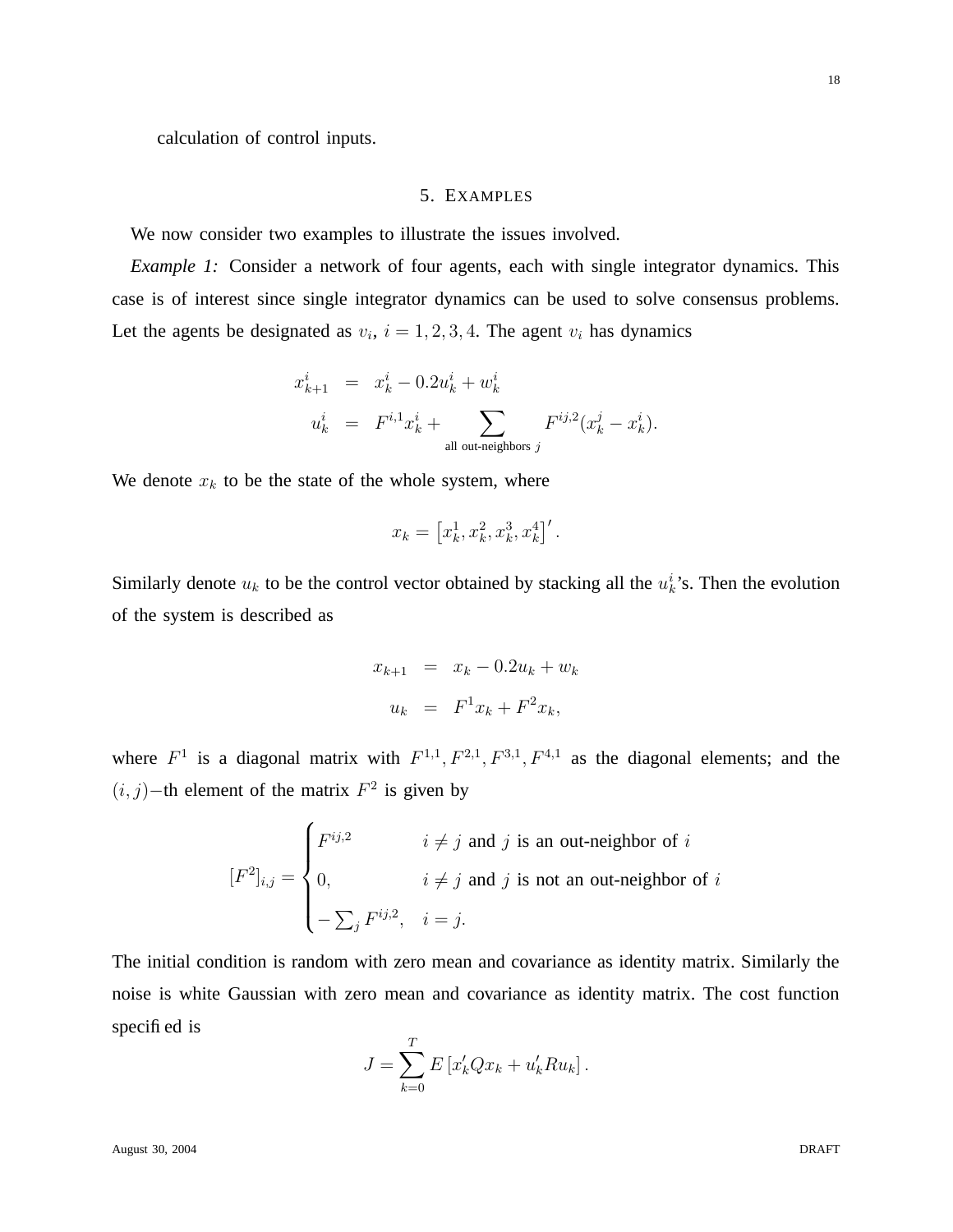We present results for  $T = 30$ . We take the weighting matrices to be as follows:

$$
Q = \begin{bmatrix} 1.6158 & 1.6884 & 1.2138 & 0.563 \\ 1.6884 & 2.798 & 1.2843 & 1.2528 \\ 1.2138 & 1.2843 & 0.9645 & 0.5147 \\ 0.563 & 1.2528 & 0.5147 & 0.7501 \end{bmatrix}
$$

$$
R = \begin{bmatrix} 1 & 0 & 0 & 0 \\ 0 & 1 & 0 & 0 \\ 0 & 0 & 1 & 0 \\ 0 & 0 & 0 & 1 \end{bmatrix}.
$$

First we note that if all the agents are communicating with one another, the sub-optimal and optimal algorithm give the same cost and the control law matrix. We also consider a constrained topology where we allow limited communication to happen. The topology is as follows. The vehicle  $v_1$  can talk to  $v_2$ , the vehicle  $v_2$  to  $v_1$  and  $v_3$ , the vehicle  $v_3$  to  $v_2$  and  $v_4$  and  $v_4$  can talk to  $v_3$ . In this case, the evolution of the cost is shown in figure 1. We can see that the loss in performance from the sub-optimal algorithm is not huge. The savings in computational time are considerable, however. Note that at the intermediate time values, the sub-optimal algorithm is performing better than the optimal algorithm. However, this can be easily explained by noting that the optimal algorithm is optimal for a time horizon of 30 steps and there is no guarantee that it is the optimal algorithm for a smaller time window as well.

In figure 2 we show the steady state cost for the ring topology for a time horizon of 100 time steps for the ring topology as we introduce delay into the system. The ring topology involves all communication links being present, except the  $v_2v_4$  and  $v_1v_3$  links. We assume that the state information is passed with some delay as a multiple of sampling time of the system but the agents calculate the control law assuming there is no delay. It can be seen that the cost slowly increases and the system is reasonably robust to delay uncertainity. It becomes unstable only for a delay equal to or greater than 5 time steps.

*Example 2:* In this example we use the dynamics of each agent as the dynamics of the Caltech Multi Vehicle Wireless Testbed vehicles, as described in (Cremean *et al.* 2002, Waydo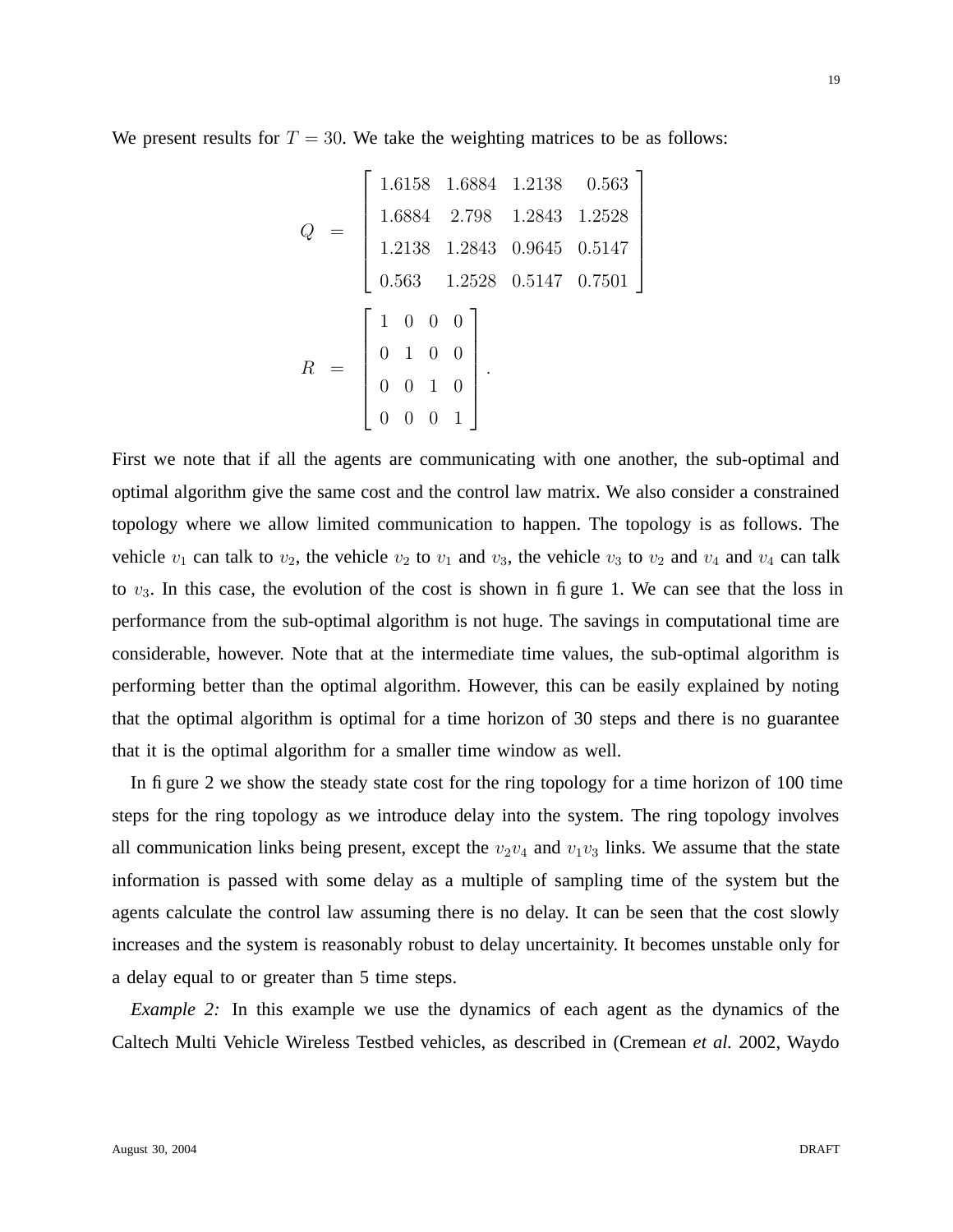

Fig. 1. The loss in performance due to the sub-optimal algorithm is not huge. Cost considered is  $E[x'_kQx_k + u'_kRu_k]$ .



Fig. 2. The sub-optimal algorithm is robust to delays. Cost considered is  $E[x_k'Qx_k + u_k'Ru_k]$ .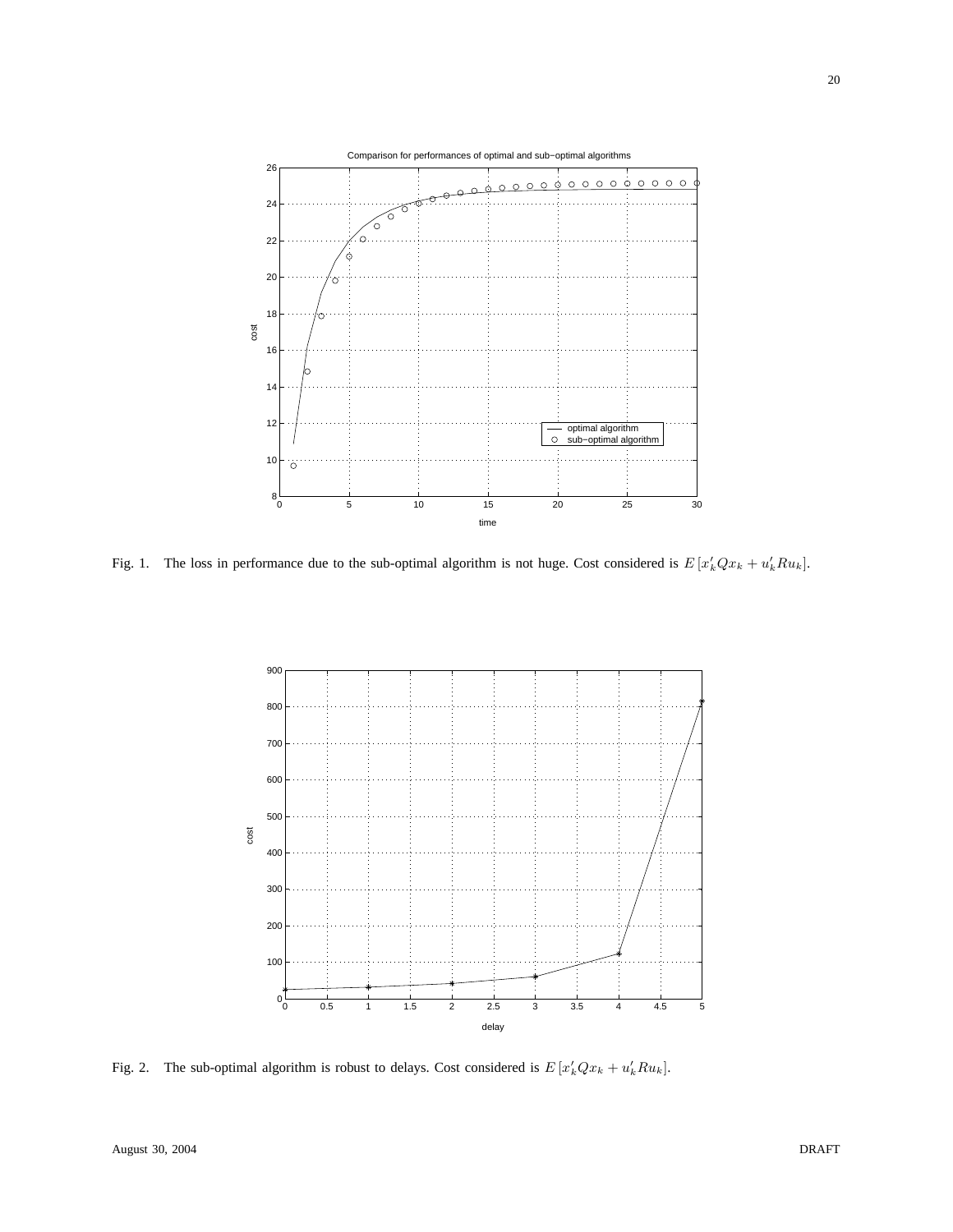*et al.* 2004). The non-linear dynamics are given by

$$
m\ddot{x} = -\mu \dot{x} + (F_L + F_R)\cos(\theta)
$$
  

$$
m\ddot{y} = -\mu \dot{y} + (F_L + F_R)\sin(\theta)
$$
  

$$
J\ddot{\theta} = -\psi \dot{\theta} + (F_R - F_L)r_f.
$$

 $F_L$  and  $F_R$  are the inputs,  $m = 0.749$ kg is the mass of vehicle,  $J = 0.0031$ kg m<sup>2</sup> is the moment of inertia,  $\mu = 0.15$  kg-s is the linear frictional coefficient,  $\psi = 0.005$ kgm<sup>2</sup>/s is the rotational friction coefficient and  $r_f = 0.089$ m is the distance from the center of mass of the vehicle to the axis of the fan. On linearizing the dynamics about the straight line  $y = x$  at a velocity of 1ms<sup>−</sup><sup>1</sup> along the x and y axes, we obtain the equations

$$
\dot{X} = AX + BU
$$
  

$$
U = FX,
$$

1

 $\overline{1}$  $\overline{1}$  $\overline{1}$  $\mathbf{I}$  $\overline{a}$  $\overline{1}$  $\overline{1}$  $\overline{1}$  $\overline{1}$  $\overline{1}$  $\mathbf{I}$  $\overline{1}$ 

where

$$
X = \begin{bmatrix} x & y & \theta & \dot{x} & \dot{y} & \dot{\theta} \end{bmatrix}'
$$
  
\n
$$
A = \begin{bmatrix} 0 & 0 & 0 & 0 & 1 & 0 & 0 \\ 0 & 0 & 0 & 0 & 0 & 1 & 0 \\ 0 & 0 & \frac{-(F_L^{nom} + F_R^{nom}) \sin(\theta^{nom})}{m} & \frac{-\mu}{m} & 0 & 0 \\ 0 & 0 & \frac{(F_L^{nom} + F_R^{nom}) \cos(\theta^{nom})}{m} & 0 & \frac{\mu}{m} & 0 \\ 0 & 0 & 0 & 0 & 0 & \frac{-\psi}{J} \\ 0 & 0 & 0 & 0 & 0 & \frac{-\psi}{J} \\ \frac{\cos(\theta^{nom})}{m} & \frac{\cos(\theta^{nom})}{m} & \frac{\cos(\theta^{nom})}{m} \\ \frac{\sin(\theta^{nom})}{m} & \frac{\sin(\theta^{nom})}{m} & \frac{\sin(\theta^{nom})}{m} \\ \frac{-r_f}{J} & \frac{-r_f}{J} & \frac{-r_f}{J} \end{bmatrix}
$$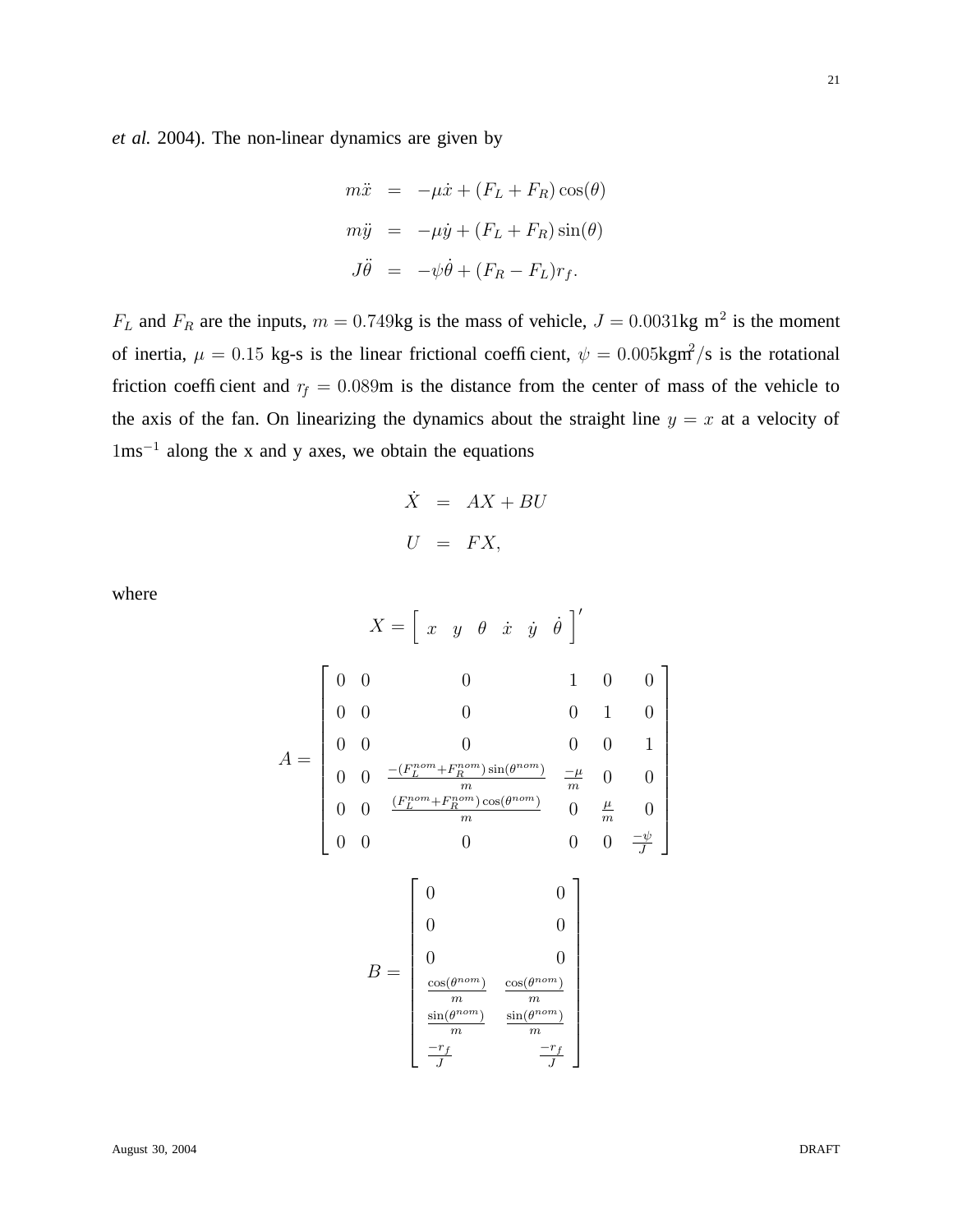$$
\theta^{nom} = \frac{\pi}{4} \qquad F_L^{nom} = F_R^{nom} = \frac{\mu}{\sqrt{2}}.
$$

We discretize the above equations with a step size  $h = 0.2$ . We consider 8 vehicles starting from an octagonal formation and consider the topologies possible as the communication radius of each vehicle is increased. It is apparent that by symmetry there are 5 distinct topologies possible, with each vehicle talking to 0, 2, 4, 6 and 7 other vehicles respectively. The initial covariance matrix  $R_0$  is the identity matrix. The cost function matrix R is also identity while the matrix Q is randomly generated. The cost function horizon is  $T = 100$  time steps. A typical curve for the varying of the costs provided by the sub-optimal algorithm as the communication radius is increased is given in figure 3. Following general conclusions can be drawn for the



Fig. 3. As the communication radius is increased, the cost goes down. Cost considered is  $E[x_k'Qx_k + u_k'Ru_k]$ .

example from the plot.

- 1) As more and more communication is allowed, the cost goes down.
- 2) The marginal utility of each communication link decreases as more and more links are added. However this might simply be due to the fact that the edges added later bring the data of far-away vehicles which is not so important for stabilization.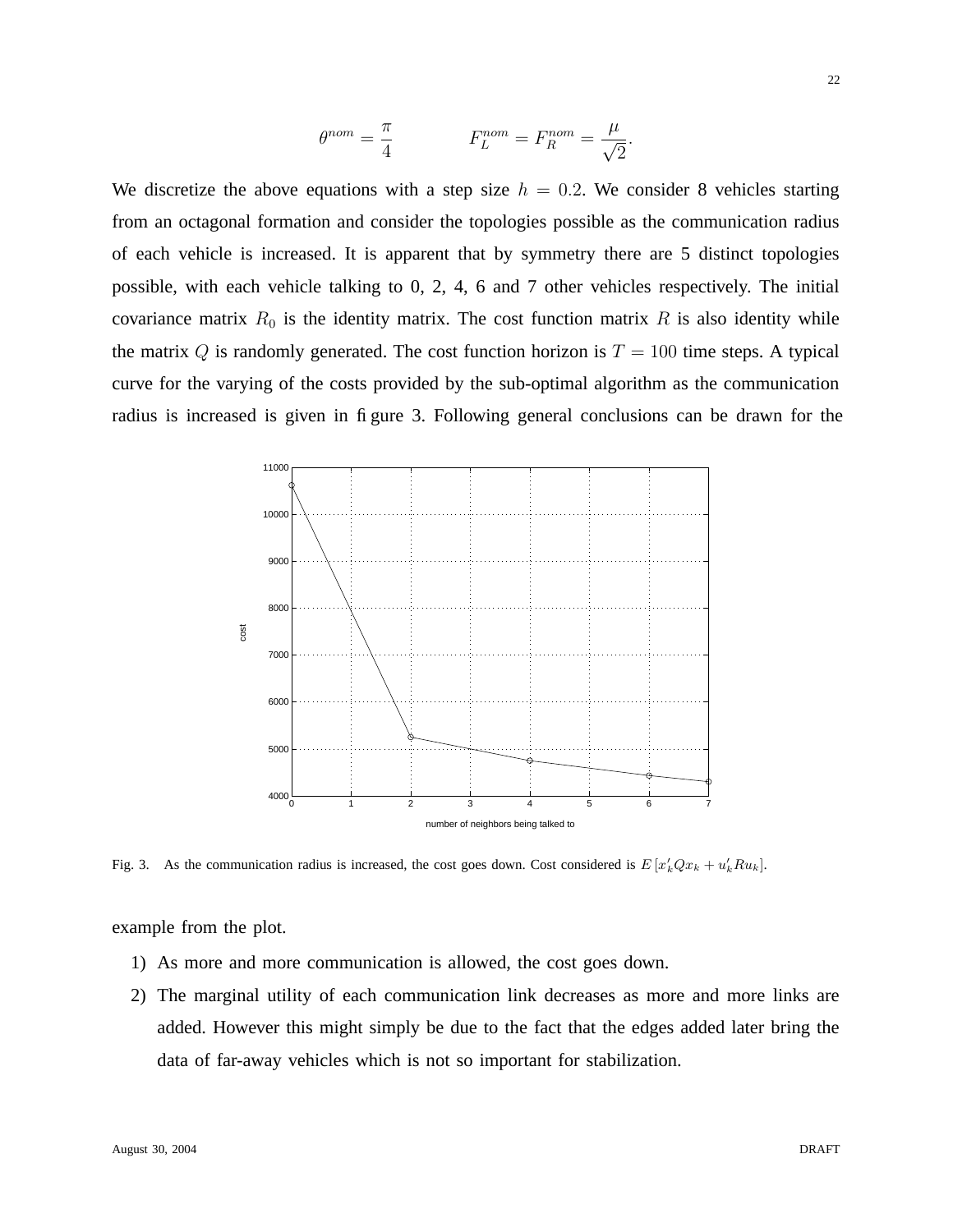The difference in the performance between the sub-optimal and the optimal algorithms increased as the communication topology became more and more sparse. Figure 4 shows another plot comparing the comparison of optimal and sub-optimal algorithms for a different value of the Q matrix. It can be seen that even for the decentralized case, the error is of the order of only 30%.



Fig. 4. As the communication radius is increased, loss in performance due to the sub-optimal algorithm decreases. Cost considered is  $E[x'_kQx_k + u'_kRu_k].$ 

## 6. CONCLUSIONS AND FUTURE WORK

In this paper, motivated by synthesis of optimal control laws for interconnected network of agents, we considered the problem of synthesis of a LQR optimal control law which is constrained to lie in a particular vector space. We constrained the controller to be linear. We presented a computationally expensive method for the optimal finite time horizon control and a computationally easier method to generate a sub-optimal control law. We presented examples which illustrated that the loss in performance due to the sub-optimal algorithm is not huge and that communication in general helps to bring down the cost.

The work can potentially be extended in many ways. The most obvious direction is to consider the case when the nodes do not have an accurate or complete knowledge of the entire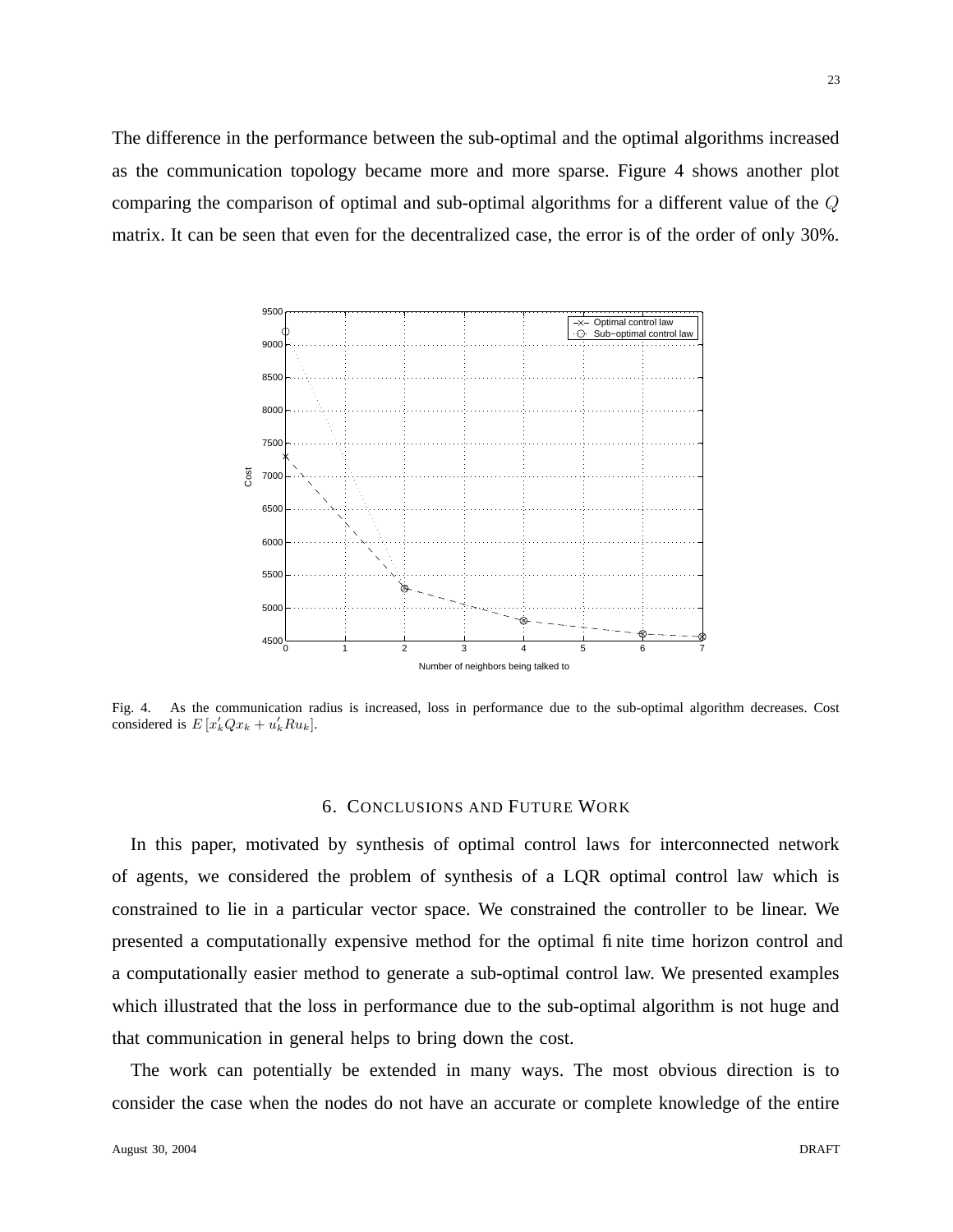network. It would be interesting if we could evaluate the cost if the nodes utilize the information corresponding only to the neighboring nodes. This would be especially useful in the case when topology is time-varying. The issue of optimal topology is also an interesting one to explore.

## *Acknowledgments*

The research was supported in part by AFOSR grant F49620-01-1-0460 and in part by NSF grant CCR-0326554.

#### **REFERENCES**

Anderson, B. D. O. and J. B. Moore (1971). *Linear Optimal Control*. Prentice-Hall.

- Bamieh, B., F. Paganini and M. A. Dahleh (2002). Distributed control of spatially invariant systems. *IEEE Transactions on Automatic Control* **47**(7), 1091–1107.
- Bemporad, A., M. Morari, V. Dua and E. N. Pistikipoulos (2002). The explicit linear quadratic regulator for constrained systems. *Automatica* **38**(1), 3–20.
- Biggs, N. (1974). *Algebraic Graph Theory*. Cambridge Tracks in Mathematics. Cambridge University Press.
- Blondel, V., M. Gevers and A. Lindquist (1995). Survey on the state of systems and control. *European Journal of Control* **1**, 5–23.
- Cremean, L., B. W. Dunbar, D. van Gogh, J. Hickey, E. Klavins, J. Meltzer and R. M. Murray (2002). The Caltech multi-vehicle wireless testbed. In: *Proc of the 2002 Conference on Decision and Control*.
- D'Andrea, R. and G. E. Dullerud (2003.). Distributed control design for spatially interconnected systems. *IEEE Transactions on Automatic Control* **48**(9), 1478–1495.
- Darbha, S., S. Pargaonkar and S. P. Bhattacharya (2004). A linear programming approach to the synthesis of fixed structure controllers. In: *Proceedings of the 2004 American Control Conference*.
- de Castro, G. A. (2003). Convex Methods for the design of Structured Controllers. PhD thesis. University of California, Los Angeles.
- Dunbar, W. B. and R. M. Murray (2004). Distributed receding horizon control with applications to multi-vehicle formation stabilization. *Automatica*. Submitted.
- Fan, C., J. L. Speyer and C. R. Jaensch (1994). Centralized and decentralized solutions of the linear-exponential-gaussian problem. *IEEE Transactions on Automatic Control* **39**(10), 1986–2003.
- Fax, J. A. (2001). Optimal and Cooperative Control of Vehicle Formations. PhD thesis. California Institute of Technology.
- Fax, J. A. and R. M. Murray (2003). Information fbw and cooperative control of vehicle formations. *IEEE Transactions* on *Automatic Control*. submitted.
- Franco, E., T. Parisini and M. Polycarpou (2004). Cooperative control of discrete-time agents with delayed information exchange: a receding horizon approach. In: *Proceedings of the 2004 IEEE Control and Decision Conference*. To appear.
- Grieder, P., F. Borrelli, F. Torrisi and M. Morari (2003). Computation of the constrained infinite time linear quadratic regulator. In: *Proc. of the American Control Conference*.
- Gupta, V., B. Hassibi and R. M. Murray (2003). Stability analysis of stochastically varying formations of dynamic agents.. In: *Proc. of IEEE Conf. on Decision and Control*.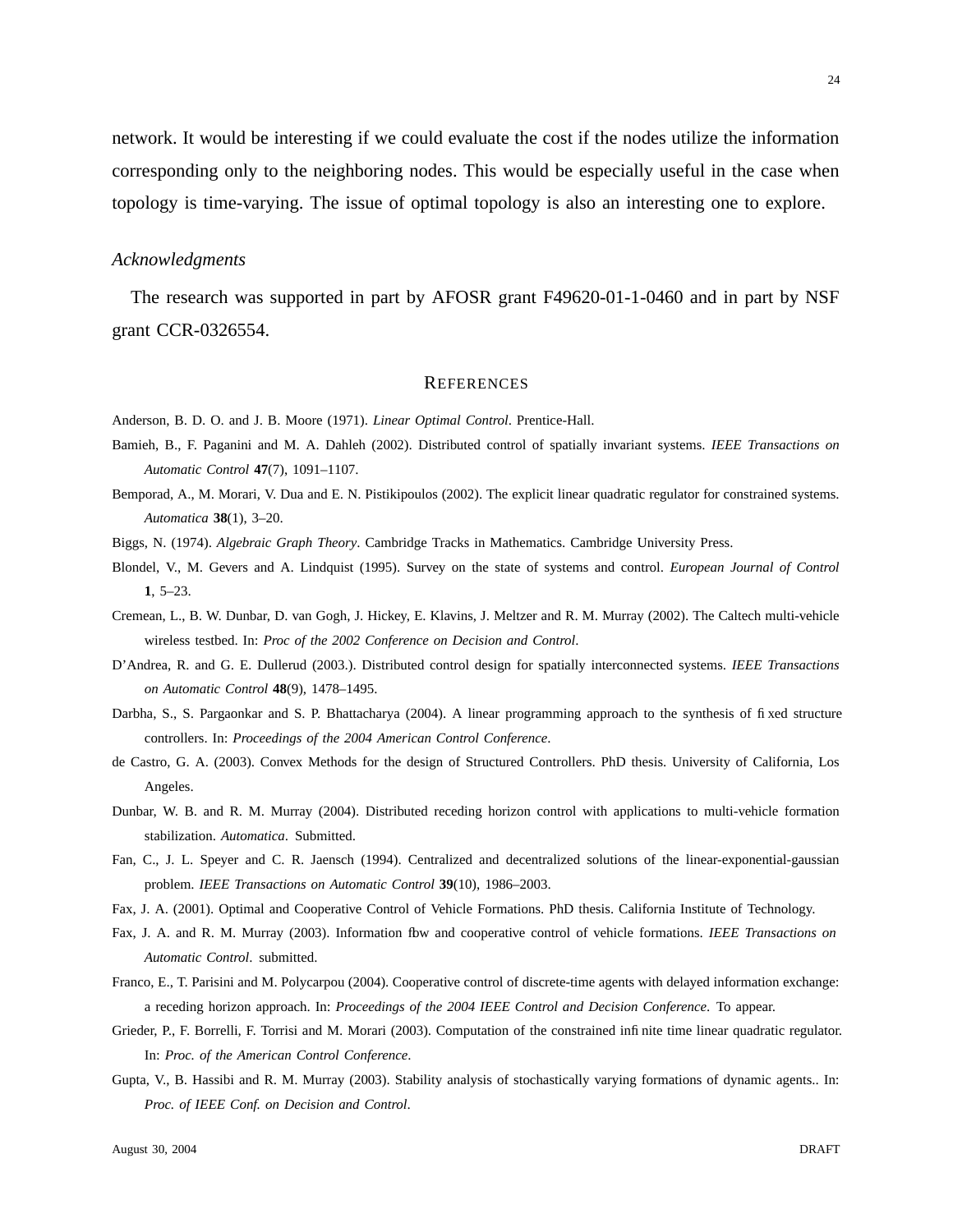- Gupta, V., B. Hassibi and R. M. Murray (2004). On the synthesis of control laws for a network of autonomous agents. In: *Proc. of the American Control Conference*.
- Hassibi, B., A. H. Sayed and T. Kailath (1999). *Indefinite-Quadratic Estimation and Control*. Studies in Applied and Numerical Mathematics.
- Jadbabaie, A., J. Lin and A. S. Morse (2003). Coordination of groups of mobile autonomous agents using nearest neighbor rules. *IEEE Transactions on Automatic Control* **48**(6), 988–1001.

Kailath, T., A. H. Sayed and B. Hassibi (2000). *Linear Estimation*. Prentice Hall.

- Kleinman, D. L., T. Fortmann and M. Athans (1968). On the design of linear systems with piecewise-constant feedback gains. *IEEE Transactions on Automatic Control* **AC-13**(4), 354–361.
- Kwakernaak, H. and R. Sivan (1972). *Linear Optimal Control Systems*. John Wiley and Sons.

Lancaster, P. (1969). *Theory of Matrices*. Academic Press.

- Levine, W. S., T. L. Johnson and M. Athans (1971). Optimal limited state variable feedback controllers for linear systems. *IEEE Transactions on Automatic Control* **AC-16**, 785–793.
- Papadimitriou, C. H. and J. N. Tsitsiklis (1986). Intractable problems in control theory. *SIAM Journal on Control and Optimization* **24**, 639–654.
- Ren, W. and R. W. Beard (2004). Consensus of information under dynamically changing interaction topologies. In: *Proc. of the American Control Conference*. pp. 4939–4944.
- Rotkowitz, M. and S. Lall (2002). Decentralized control information structures preserved under feedback. In: *Proc. of IEEE Conf. on Decision and Control*.
- Saber, R. O. and R. M. Murray (2003). Consensus problems in networks of agents with switching topology and time-delays. *IEEE Transactions on Automatic Control*. Submitted.
- Soderstrom, T. (1978). On some algorithms for design of optimal constrained regulators. *IEEE Transactions on Automatic Control* **AC-23**, 1100–1101.
- Syrmos, V. L., C. T. Abdullah, P. Dorato and K. Grigoriadis (1997). Static output feedback a survey. *Automatica* **33**(2), 125–137.
- Waydo, S., Z. Jin, E. Wildanger, M. Lammers, H. Scholze, P. Foley, R. M. Murray and D. Held (2004). MVWT-II: The second generation caltech multi-vehicle wireless testbed. In: *American Control Conference*.
- Wenk, C. J. and C. H. Knapp (1980). Parameter optimization in linear systema with arbitrarily constrained controller structure. *IEEE Transactions on Automatic Control* **AC-25**(3), 496–500.

Witsenhausen, H. S. (1968). A counterexample in stochastic optimum control. *SIAM Journal of Control* **6**(1), 131–147.

Witsenhausen, H. S. (1971). Separation of estimation and control for discrete time systems. *Proceedings of the IEEE* **59**(11), 1557–1566.

Xiao, L. and S. Boyd (2004). Fast linear iterations for distributed averaging. *System and Control Letters* **53**, 65–78.

## *Figure Captions*

- Fig 1. The loss in performance due to the sub-optimal algorithm is not huge. Cost considered is  $E[x'_kQx_k + u'_kRu_k].$
- Fig 2. The sub-optimal algorithm is robust to delays. Cost considered is  $E[x'_kQx_k + u'_kRu_k]$ .